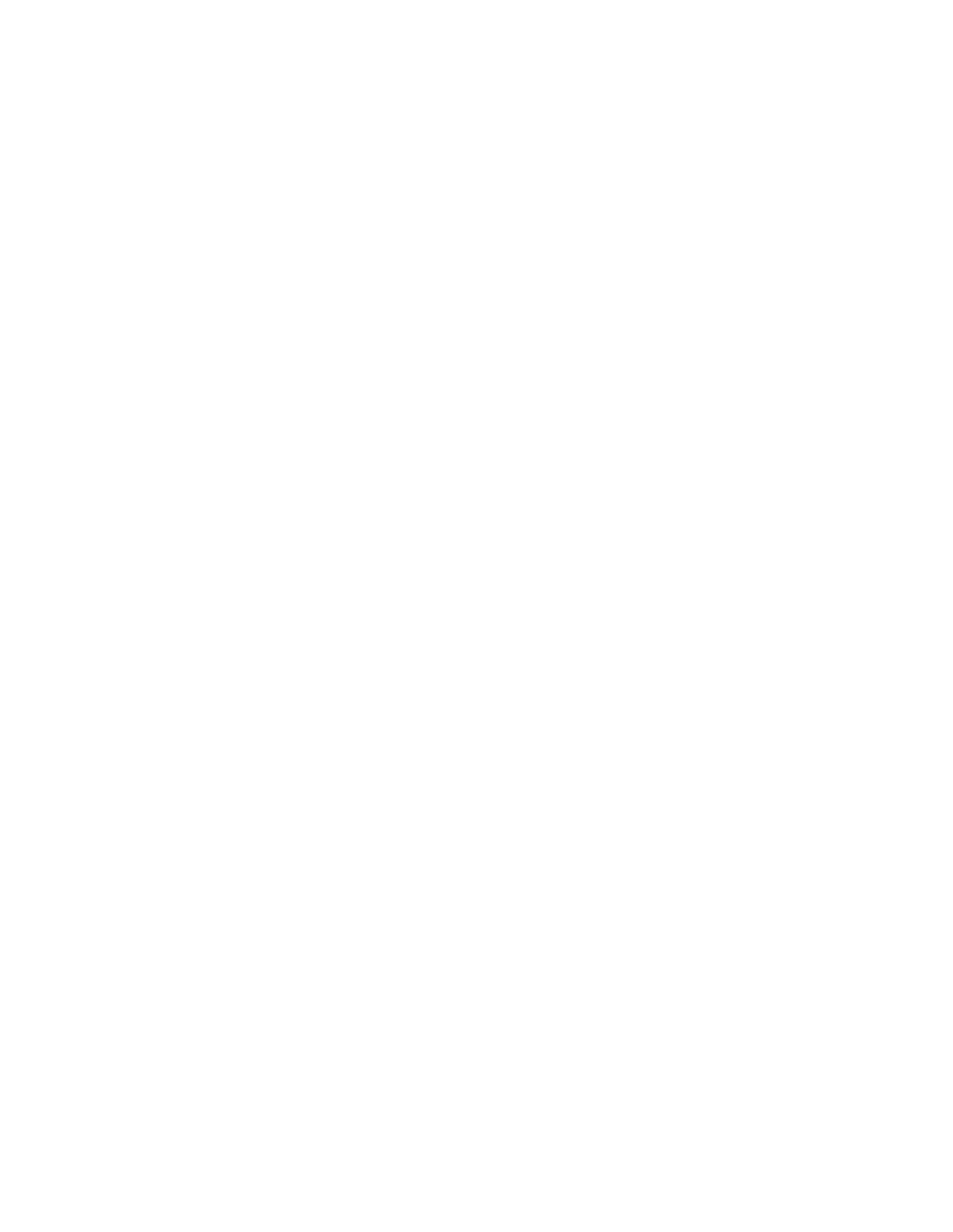#### **CURRENCY EQUIVALENTS**

Currency Unit – Armenian dram (AMD)

| AMD 1.00<br>\$1.00                                                                                                                   | $=$ | <b>At Appraisal</b><br>22 November 2011<br>\$0.0026<br>AMD383.7742                                                                                                                                                                                                                                                                                                                                                             | <b>At Project Review</b><br>23 June 2017<br>\$0.0021<br>AMD480.0700 |
|--------------------------------------------------------------------------------------------------------------------------------------|-----|--------------------------------------------------------------------------------------------------------------------------------------------------------------------------------------------------------------------------------------------------------------------------------------------------------------------------------------------------------------------------------------------------------------------------------|---------------------------------------------------------------------|
|                                                                                                                                      |     | <b>ABBREVIATIONS</b>                                                                                                                                                                                                                                                                                                                                                                                                           |                                                                     |
| ADB<br><b>CAGR</b><br><b>CBA</b><br><b>DEG</b><br><b>DMF</b><br>EBRD<br><b>ESMS</b><br>IFL<br>NPL.<br><b>PFI</b><br>Q<br><b>SMEs</b> |     | Asian Development Bank<br>compound annual growth rate<br>Central Bank of Armenia<br>Deutsche Entwicklungs- und Investitiongesellschaft<br>design and monitoring framework<br>European Bank for Reconstruction and Development<br>environment and social management system<br>international financial institution<br>nonperforming loan<br>participating financial institution<br>quarter<br>small and medium-sized enterprises |                                                                     |
| TA                                                                                                                                   |     | technical assistance                                                                                                                                                                                                                                                                                                                                                                                                           |                                                                     |

### **NOTE**

In this report, "\$" refers to US dollars.

| <b>Vice-President</b>   | D. Gupta, Private Sector and Co-financing Operations           |
|-------------------------|----------------------------------------------------------------|
| <b>Director General</b> | M. Barrow, Private Sector Operations Department (PSOD)         |
| <b>Director</b>         | C. Roberts, Private Sector Portfolio Management Division, PSOD |
| <b>Team Leader</b>      | S. Hruschka, Principal Investment Specialist, PSOD             |
| <b>Team Members</b>     | M. Del Rosario, Associate Investment Officer, PSOD             |
|                         | M. Manguiat, Safeguards Officer, PSOD                          |
|                         | R. Samiano, Safeguards Officer, PSOD                           |

In preparing any country program or strategy, financing any project, or by making any designation of or reference to a particular territory or geographic area in this document, the Asian Development Bank does not intend to make any judgment as to the legal or other status of any territory or area.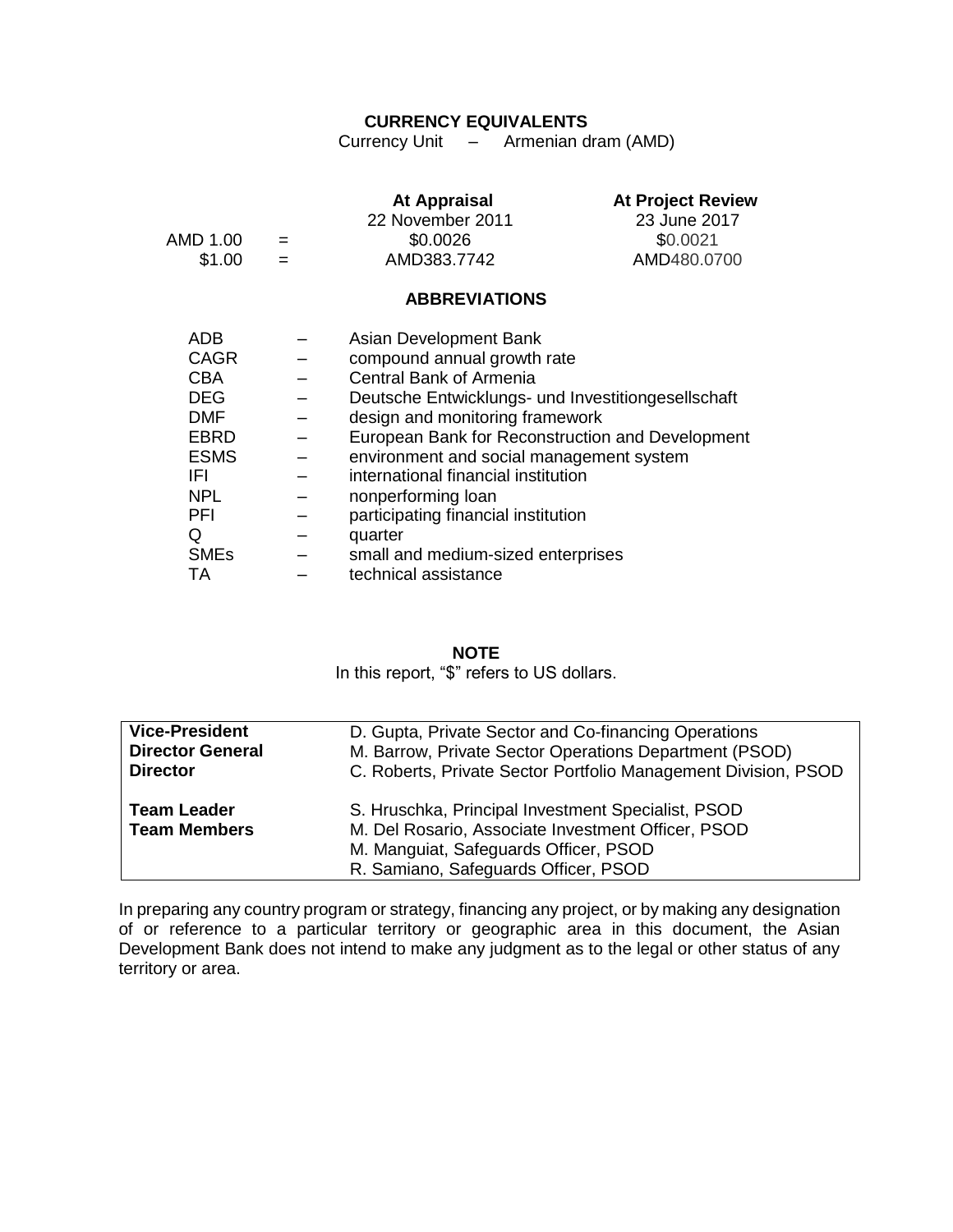# **CONTENTS**

|                   |                                                                                                                                                                                                                                                                       | -9-                              |
|-------------------|-----------------------------------------------------------------------------------------------------------------------------------------------------------------------------------------------------------------------------------------------------------------------|----------------------------------|
| <b>BASIC DATA</b> |                                                                                                                                                                                                                                                                       |                                  |
|                   | <b>EXECUTIVE SUMMARY</b>                                                                                                                                                                                                                                              | ii                               |
| I.                | THE PROJECT<br>Project Background<br>А.                                                                                                                                                                                                                               |                                  |
|                   | <b>Key Project Features</b><br>В.<br>C.<br><b>Progress Highlights</b>                                                                                                                                                                                                 | 1<br>2                           |
| Ш.                | <b>EVALUATION</b><br><b>Project Rationale and Objectives</b><br>А.<br><b>Development Results</b><br>В.<br>C.<br><b>ADB Additionality</b><br>D.<br><b>ADB Investment Profitability</b><br>$E_{\rm{max}}$<br><b>ADB Work Quality</b><br>F.<br><b>Overall Assessment</b> | 3<br>3<br>4<br>9<br>9<br>9<br>11 |
| III.              | ISSUES, LESSONS, AND RECOMMENDED FOLLOW-UP ACTIONS<br><b>Issues and Lessons</b><br>А.<br>B.<br>Recommended Follow-Up Actions                                                                                                                                          | 11<br>11<br>12                   |

# APPENDIXES

|    | <b>Business Performance</b>                                                     | 13 |
|----|---------------------------------------------------------------------------------|----|
| 2. | <b>Financial Statements</b>                                                     | 22 |
| 3. | Results and Ratings for Project Contributions to Private Sector Development and |    |
|    | ADB Strategic Development Objectives - Financial intermediaries                 |    |
|    | (for Small and Medium-sized Enterprise Financing)                               | 23 |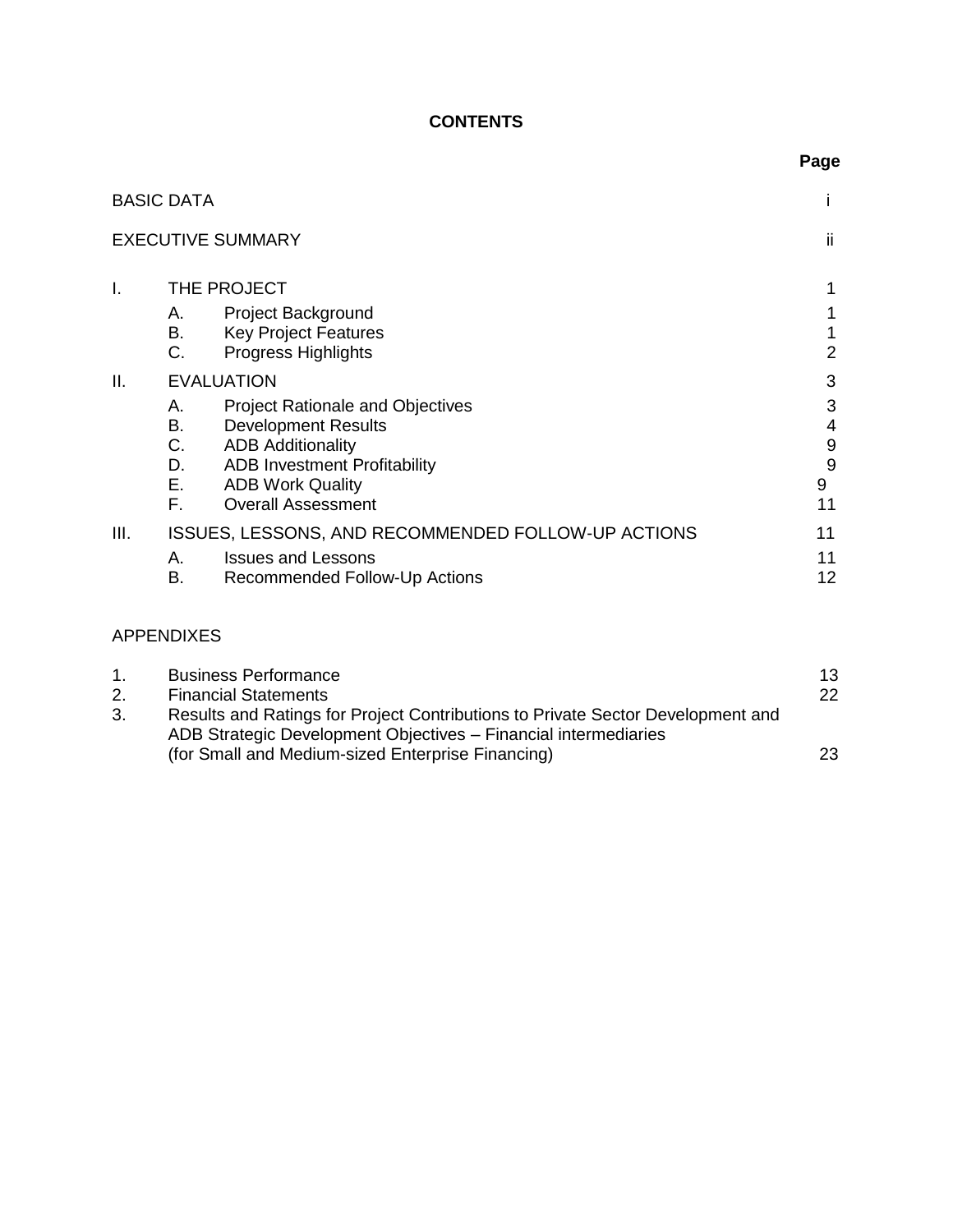# **BASIC DATA**

#### **Senior Loan: Inecobank (Loan No. 2813 – Armenia)**

| LVUII IIV. LV IV                               | AUTO-TIC<br>As per ADB Loan  |                  |
|------------------------------------------------|------------------------------|------------------|
|                                                | <b>Documents</b>             | <b>Actual</b>    |
| <b>Key Project Data</b>                        | $($$ million $)$             | (\$ million)     |
|                                                |                              |                  |
| <b>Total Project Cost:</b>                     |                              |                  |
| ADB Loan                                       | 10.0                         | 10.0             |
| Total Investment:                              |                              |                  |
| Committed                                      | 10.0                         | 10.0             |
| <b>Disbursed</b>                               | 10.0                         | 10.0             |
| Outstanding                                    | 3.3                          | 3.3              |
| <b>Supplementary Cofinancing</b>               | 0.0                          | 0.0              |
|                                                |                              |                  |
| <b>Key Dates</b>                               | <b>Expected</b>              | <b>Actual</b>    |
| <b>Concept Clearance</b>                       | 2011                         | 4 July 2011      |
| <b>Board Approval</b>                          | 2011                         | 22 November 2011 |
| Investment Committee Approval <sup>a</sup>     | 2012                         | 11 December 2012 |
| Loan Agreement                                 | 2013                         | 8 August 2013    |
| <b>Loan Effectiveness</b>                      | 2013                         | 8 August 2013    |
| <b>First Disbursement</b>                      | 2013                         | 13 August 2013   |
| Loan Maturity                                  | 2018                         | 8 August 2018    |
|                                                | <b>Number of</b>             | No. of Person-   |
| <b>Project Administration and Monitoring</b>   | <b>Missions</b> <sup>b</sup> | <b>Days</b>      |
| <b>Concept Clearance</b>                       | $\cdots$                     |                  |
| Due Diligence Mission                          | 1                            | 6                |
| <b>Private Sector Credit Committee Meeting</b> |                              | .                |
| <b>Board Approval</b>                          |                              | .                |
| <b>Project Administration</b>                  | 5                            | 32               |
| <b>XARR</b>                                    | 1                            | 6                |

… = data not available, ADB = Asian Development Bank.

<sup>a</sup> Endorsement of pricing and material terms.

**b All missions undertaken for the Small and Medium-Sized Enterprise Finance Program.**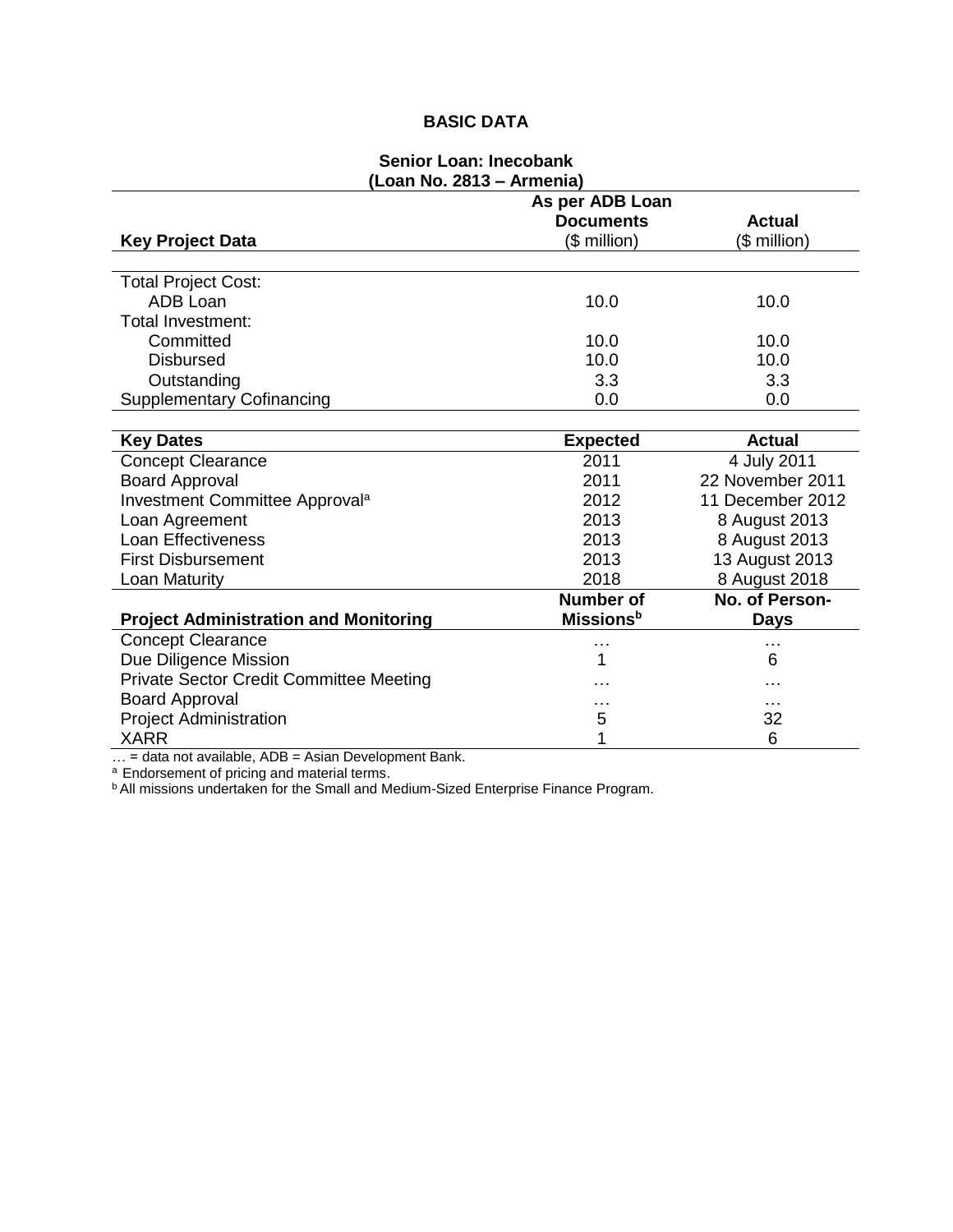#### **EXECUTIVE SUMMARY**

In November 2011, the Board of Directors of the Asian Development Bank (ADB) approved a small and medium-sized enterprise (SME) financing program of \$65 million for Armenia, comprising senior unsecured loans to four Armenian banks to enhance their capacity to undertake SME lending. ADB identified Armenia as a recipient of its support through the SME financing program because of (i) the financial obstacles experienced by the country's SMEs, and (ii) the program's potential of contributing significantly to economic development. Through the program, ADB expected to develop partnerships with key Armenian banks to further financial sector development.

This extended annual review report covers Inecobank (Ineco)—one of the four participating financial institutions (PFIs) with a loan amounting to \$10 million. Ineco was established in 1996 and is a pioneer in introducing SME-focused lending techniques in Armenia. Of 21 Armenian banks, Ineco was the 10th largest bank in terms of assets in 2011, ranking 5th in the SME market segment. It was majority-owned by two individual investors, Avetis Baloyan with 37% of the share capital and Karen Safaryan with 33%. Ineco also had two international financial institution shareholders: Germany's Deutsche Investitions- und Entwicklungsgesellschaft with a 13.5% shareholding and the International Finance Corporation with a 10% stake. In 2008, ADB lent Ineco \$3 million under its microfinance and small business banking program.

Opportunities in the Armenian market improved as the economy recovered from the effects of the 2008–2009 global financial crisis. Ineco took advantage of these opportunities, which led to good asset, income, and funding growth beginning in 2011. However, in 2014, the Russian economy suffered a contraction and its currency depreciated because of the sharp fall in oil and commodity prices as well as sanctions imposed by the European Union. This affected the Armenian economy, which is closely tied to Russia because of trade, investment, and remittance flows, and started to impinge on the performance of Armenian banks, including Ineco. However, because of the bank's robust business franchise, it is steadily recovering from the challenging operating environment.

In December 2015, Ineco acquired ProCredit Bank of Armenia (ProCredit), a relatively smaller bank that also specializes in micro and SME lending. The acquisition was mainly in response to the Central Bank of Armenia's mandated capital increase beginning January 2017. The transaction was also in line with Ineco's strategy of strengthening its presence in the micro and SME segment. The European Bank for Reconstruction and Development funded the transaction, which led to its 22.7% ownership in the merged bank.

Overall, development results are rated *satisfactory*. In particular, the effect of the ADB loan on private sector development and ADB strategic objectives is rated *satisfactory*. The project contributed measurably to (i) increased access to finance for SMEs, (ii) the enhanced capacity and diversification of Ineco, (iii) the development of new financial products and approaches, and (iv) enhanced outreach to less-developed areas outside the capital Yerevan.

Economic performance and business success are rated *satisfactory.* Ineco serves a broad and growing range of clients. From 2011 to 2016, it increased its overall lending by a compound annual growth rate of 17.3%, thereby helping increase access to finance for SMEs, larger businesses, and households. While asset quality weakened because of the economic downturn and the effect of the merger with ProCredit, Ineco continued to be a major SME market player, with competitive profitability metrics, and reasonable liquidity and capitalization indicators.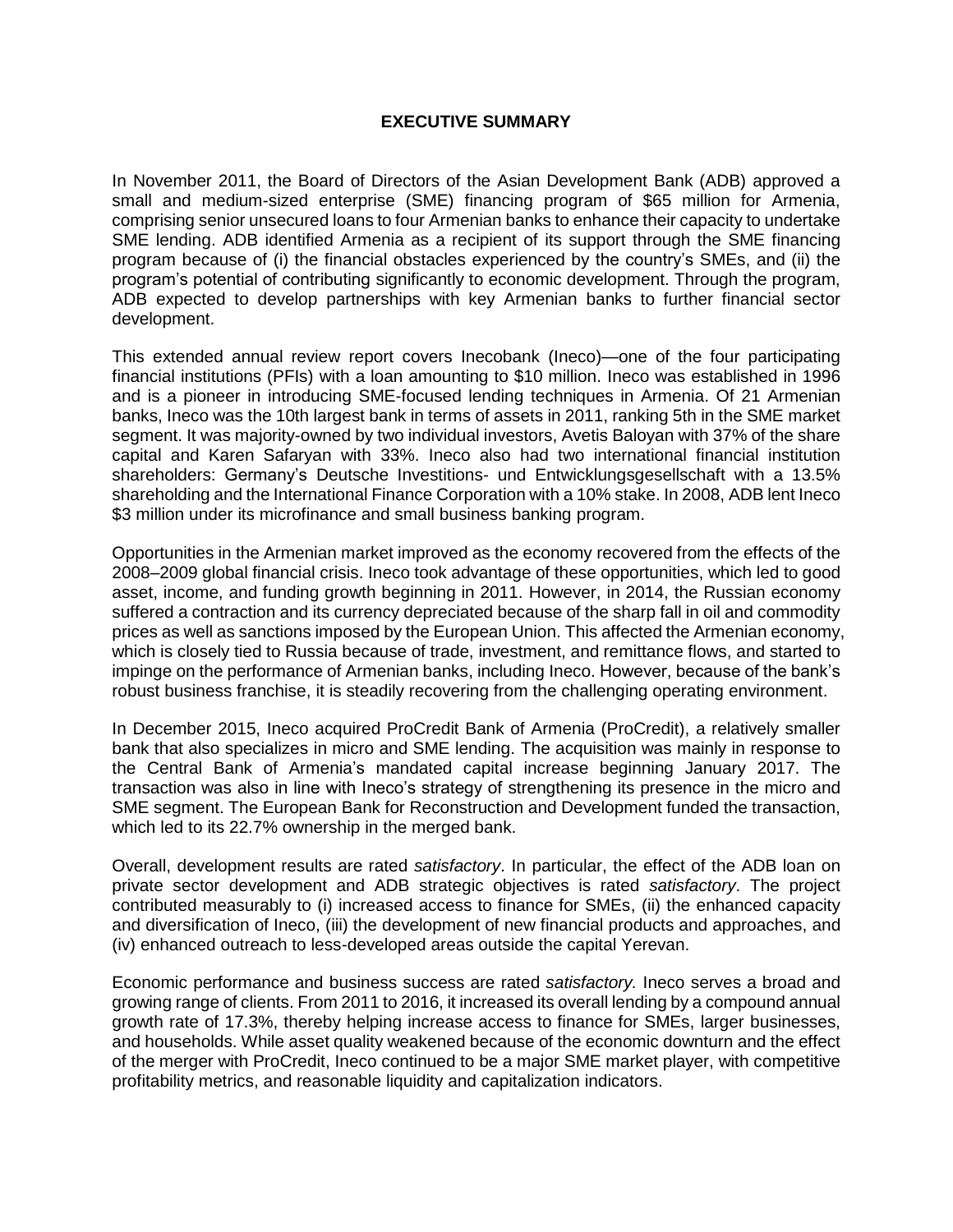Environmental, social, health, and safety performance is rated *satisfactory*. Ineco had existing environment and social management system policies at the time of loan origination that focused on complying with applicable national laws and requirements of other multilateral stakeholders. It has established an enhanced environment and social management system deemed appropriate by ADB to manage the environmental and social risks of SME subprojects and meet applicable national laws and regulations and ADB requirements. No involuntary resettlement or impacts on indigenous people were observed as a result of the lending activities of the bank.

ADB additionality is rated *satisfactory.* The ADB loan was timely in providing long-term resources when these were not available in the market and in adding technical assistance that was essential for serving the target market effectively. Therefore, ADB played a critical role in enabling Ineco to expand its SME lending and develop other product lines with significant growth and impact potential, such as consumer and corporate lending, and internet and mobile banking.

The investment profitability of the project is rated *satisfactory*. ADB's Office of Risk Management approved the loan pricing, which was within the recommended pricing for similarly rated and structured transactions based on ADB's pricing model. The loan is current, has not had any payment delays, and is expected to be repaid in full and on time.

ADB's work quality is rated *satisfactory* based on its (i) screening, appraisal, and structuring of the project; and (ii) monitoring and supervision. The program-based approach enabled ADB to diversify its exposure and broaden the development impact of the project. Furthermore, the approach achieved efficiencies in terms of processing, monitoring, and technical assistance (TA) implementation. The TA has been an important component of the program, helping ensure an impact that goes beyond the deployment of ADB funding. ADB carefully supervised various aspects of the account to ensure risk and client service quality requirements were managed.

This extended annual review report rates ADB's investment in Inecobank *successful* overall. Ineco has met all of the key targets set at approval, and the ADB project has contributed to a stronger and more diversified banking system in Armenia with improved access to finance for the entire economy. The multibank, programmatic approach, as well as the implementation of TA for capacity building, are viewed to be effective and should be considered for similar future operations. ADB should continue exploring the viability of extending local currency loans to Armenian banks that may mitigate the impact of currency devaluations in Armenia's highly dollarized banking system.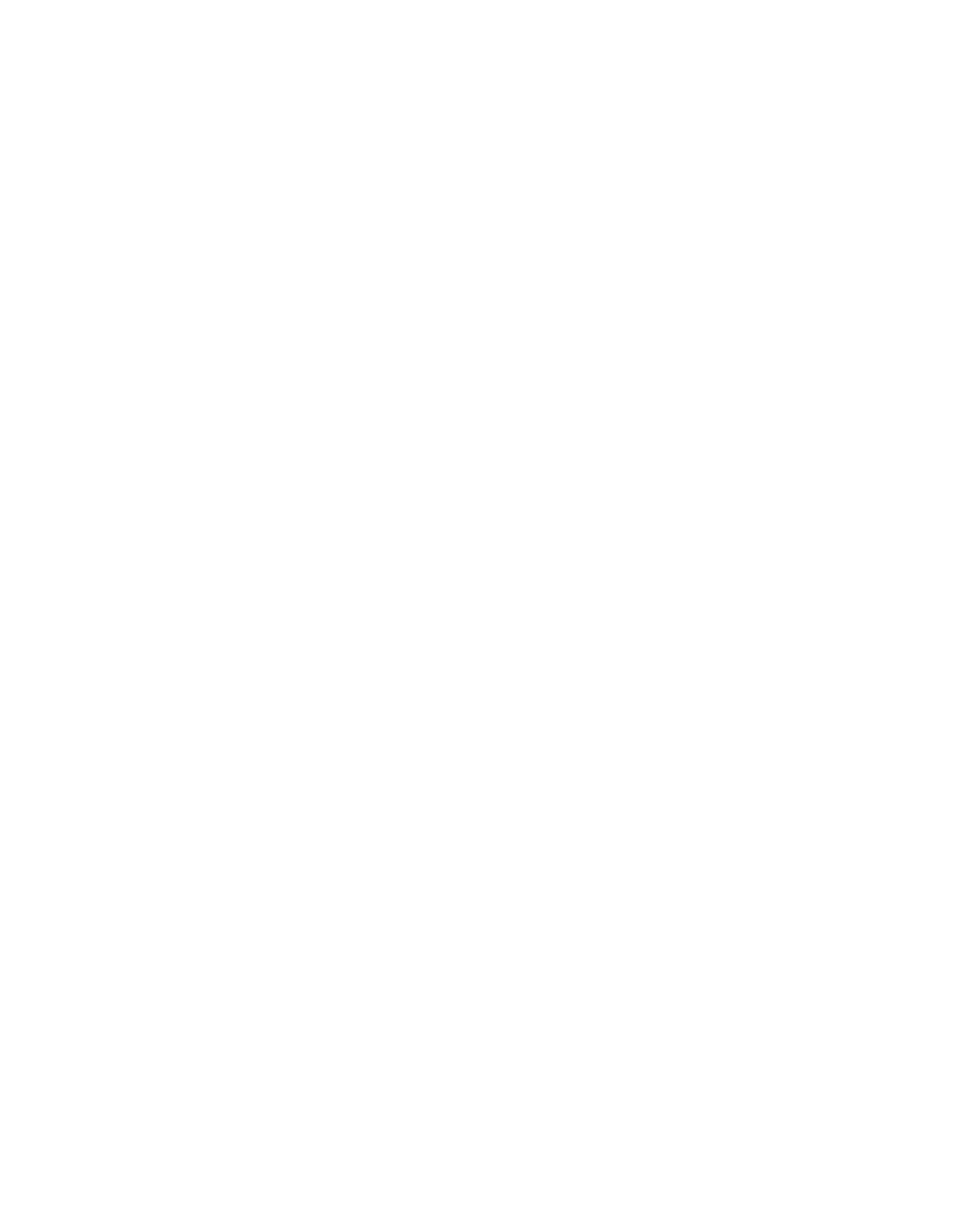# **I. THE PROJECT**

## <span id="page-8-1"></span><span id="page-8-0"></span>**A. Project Background**

1. In November 2011, the Board of Directors of the Asian Development Bank (ADB) approved a small and medium-sized enterprise (SME) financing program of \$65 million for Armenia, comprising senior unsecured loans to four Armenian banks to enhance their capacity to undertake SME lending.<sup>1</sup> This extended annual review report covers one of the participating banks—Inecobank (Ineco). Ineco was already specialized in SME lending and sought long-term funds to support its growth strategy in this sector as well as develop new markets and products. Separate extended annual review reports cover the other participating banks—Ameriabank, Ardshinbank, and ACBA-Credit Agricole.

2. Ineco was a relatively smaller bank (10th largest in Armenia in terms of asset size in 2011) but was an important SME lender with about a 10% share of the total SME market. Ineco saw opportunities to further expand its SME lending as the economy recovered following the 2008– 2009 global financial crisis. It also saw opportunities to develop other market segments and new products, such as retail lending, mobile banking, corporate banking, and deposit collection.

3. Ineco had exposure to international financial institutions (IFIs) through loans and equity participations prior to the ADB project. However, Armenia was still affected by the aftermath of the global financial crisis, resulting in high cost and short tenor of both local resource mobilization and foreign commercial financing. Armenian banks traditionally sought to balance short-term local deposits with long-term financing from IFIs, which were the only affordable source of long-tenor funds, to meet the needs for investment financing from borrowers while minimizing maturity mismatches. An analysis of SME financing needs compared with available IFI financing, including unmet existing and expected additional needs as well as scheduled IFI repayments, revealed an SME financing gap of about \$700 million for Armenia and \$8.2 million for Ineco (footnote 1).

### <span id="page-8-2"></span>**B. Key Project Features**

 $\overline{a}$ 

4. ADB adopted a programmatic approach for this project, making an overall envelope of up to \$65 million available to four potential participating banks to create equal treatment, broaden impact, enhance competition in the banking sector, and diversify ADB risk. Participating financial institutions (PFIs) all had strong management and financial indicators, and a demonstrated ability and interest to serve the SME market. Ineco was specialized in micro and SME lending and had developed a profitable franchise in this largely underserved market segment. Therefore, it had a strong basis from which to expand micro and SME lending as well as reach other market segments and develop new financial products.

5. ADB financing consisted of a senior unsecured loan of \$10 million. The ADB loan was tied to subloan limits aimed at sharpening focus on the SME market<sup>2</sup> and targets for subloans to borrowers outside the capital city Yerevan.<sup>3</sup>

<sup>1</sup> ADB. 2011. *Report and Recommendation of the President to the Board of Directors: Proposed Senior Loans—ACBA Credit Agricole Bank, Ameriabank, Ardshininvestbank, Inecobank Small and Medium-Sized Enterprise Finance Program.* Manila.

<sup>&</sup>lt;sup>2</sup> The ADB loans were to be utilized exclusively for SMEs, defined as enterprises employing less than 250 employees and with either (i) sales not exceeding AMD1.5 billion (\$3.9 million equivalent, 22 November 2011 at \$1 to AMD383.774) or (ii) assets not exceeding AMD1 billion (\$2.6 million, 22 November 2011 at \$1 to AMD383.774).

<sup>3</sup> On average, 30% of ADB funds should be on-lent to SMEs located outside Yerevan.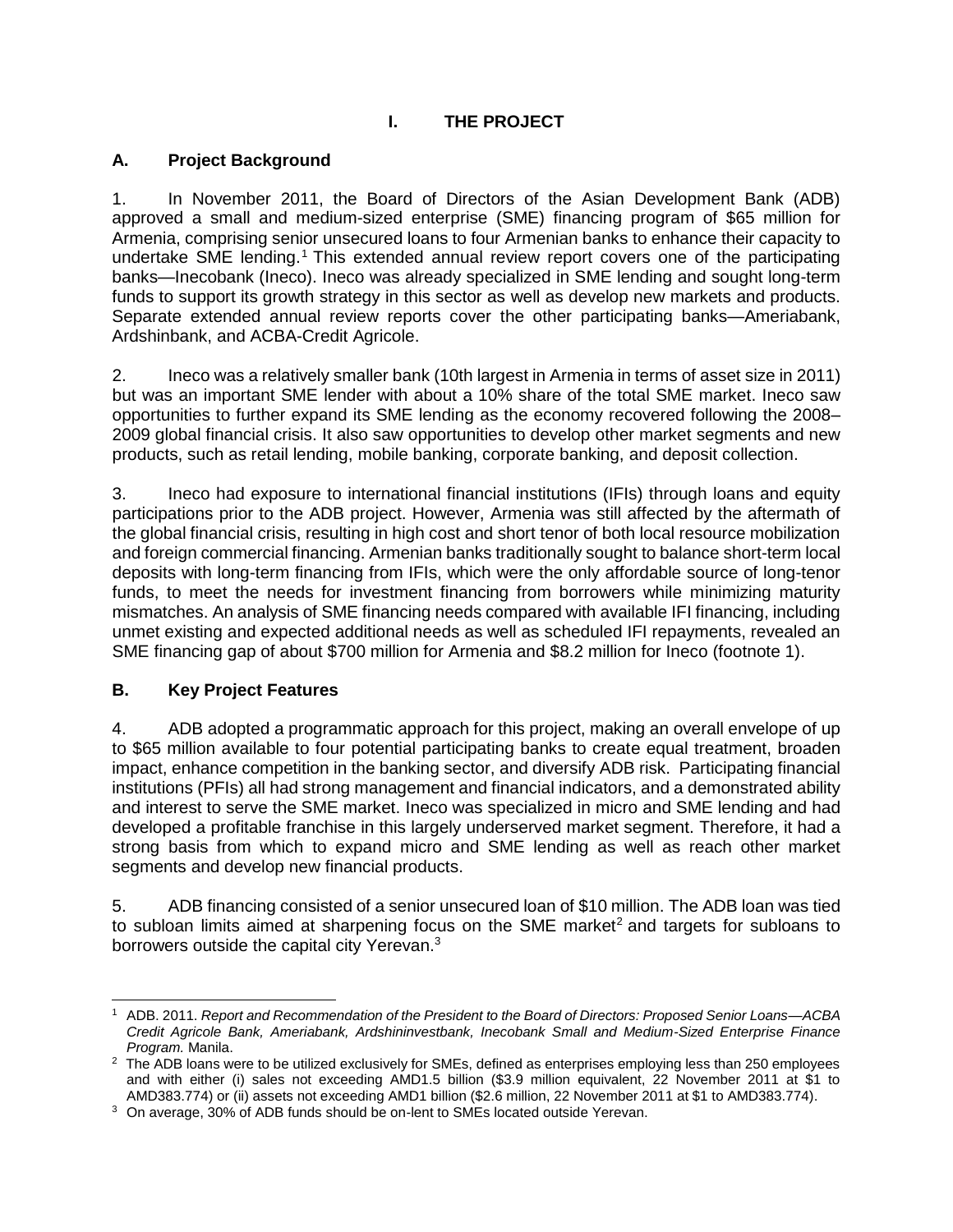6. At the same time, PFIs were to receive assistance under ADB's SME capacity building technical assistance (TA).<sup>4</sup> The TA is covered by a separate evaluation report, but the changes it introduced are considered as part of the overall impact of ADB's intervention (para. 41).

# <span id="page-9-0"></span>**C. Progress Highlights**

7. As the Armenian economy recovered from the effects of the 2008–2009 global financial crisis, Ineco implemented its plans of expanding SME lending and developing other market segments and products. IFI funding, mostly in foreign currency, was made available to support the financing needs of the Armenian banking system and end borrowers. Market opportunities in Armenia improved after 2010, supported by a strengthened macroeconomic framework and a resumption of growth in Russia, the main export market and source of investment and remittances for Armenia. Russia accounts for around 20% of exports and 80% of remittances received by Armenia. Consistent with the more favorable environment, Ineco developed new products and services, strengthened its distribution network, and obtained additional funding. As a result, the bank recorded healthy growth in assets, income, and funding beginning in 2011.

8. ADB and Ineco signed the loan in August 2013; the first disbursement followed shortly, and the second and final disbursement took place in November 2014. The loan disbursements were timed after the full repayment of another ADB loan to Ineco in September 2012<sup>5</sup> and were in line with the schedule of the bank's funding needs for SME lending.

9. In 2014, Russia suffered a sharp recession and currency depreciation because of falling prices for oil and other commodity exports as well as the impact of the United States and European Union sanctions. Because of Armenia's significant economic reliance on Russia, the situation in Russia started to negatively affect the Armenian banking sector in terms of profitability and asset quality in 2014.<sup>6</sup> The Central Bank of Armenia (CBA) tightened its monetary policy in late 2014 to mitigate the impact on the local currency and stabilize market conditions.

10. Because of adverse economic developments, Ineco recorded covenant breaches in the open foreign exchange position in the fourth quarter (Q4) of 2014 and the nonperforming loan (NPL) in the beginning of  $Q2$  2015.<sup>7</sup> The breach in the open foreign exchange position was eventually cured in Q1 2015 because of the bank's corrective actions to control its unhedged open position and CBA's timely market interventions to abate further sharp AMD depreciation. However, the NPL breach persists in the following quarters after Q2 2015 because of the impact of the economic downturn on the repayment capacity of borrowers and the merger of Ineco with ProCredit Bank of Armenia, a bank with a good SME market niche but with weaker asset quality than Ineco.

 $\overline{a}$ 

<sup>4</sup> ADB. 2010. *Capacity Building for Financial Institutions, Phase 2.* Manila.

<sup>5</sup> ADB. 2007. *Report and Recommendation of the President to the Board of Directors: Proposed Loans and Guarantees, Micro- and Small Enterprise Financing Facility*. Manila.

<sup>&</sup>lt;sup>6</sup> On 15 January 2015, Moody's Investors Service downgraded Armenia's issuer and government bond rating to Ba3 from Ba2 and changed the outlook to negative from stable. Likewise, on 30 January 2015, Fitch Ratings downgraded Armenia's IDR to B+ from BB- with a stable outlook.

 $7$  The facility agreement requires Ineco to maintain (i) an open foreign exchange position to capital ratio in any single currency of not more than 7% at all times and (ii) NPL to gross loans of not more than 5%. An open foreign exchange position has been defined as the difference between foreign currency liabilities and assets in relation to a currency (short or long) that is net of foreign exchange cover, hedging, or other similar arrangements. NPLs are defined as (i) loans greater than 90 days past due, (ii) loans placed on non-accrual status, (iii) full repayment is doubtful even if loan is current or less than 90 days past due, and (iv) loans restructured within the last 12 months.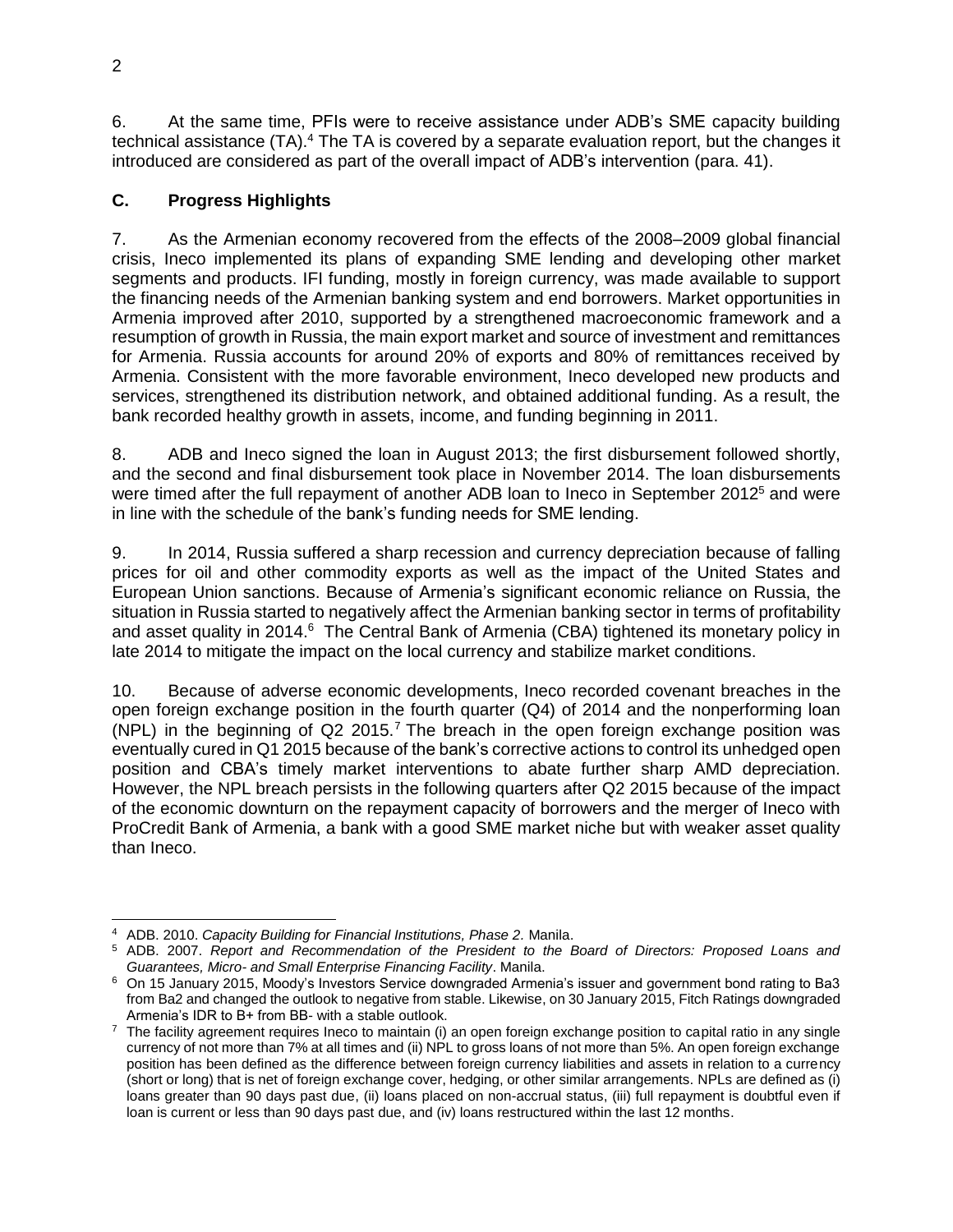11. In December 2015, Ineco acquired ProCredit, the 18th largest bank in terms of assets among the 21 banks in Armenia at that time, through European Bank for Reconstruction and Development (EBRD) funding. The acquisition was mainly in response to the CBA-mandated capital increase among banks from AMD5 billion to AMD30 billion beginning in January 2017. The transaction was also consistent with Ineco's strategy of strengthening its position in the micro and SME markets. Ineco and ProCredit legally merged in May 2016. EBRD's capital injection led to its 22.7% ownership in the merged bank.

12. While the merger carried potential merger synergies, it also contributed to the breach in the NPL covenant given the additional NPL coming from the ProCredit portfolio. Recognizing Ineco's satisfactory asset quality based on local standards, <sup>8</sup> strong profitability, and loss absorption capacity, along with its proactive remedial management efforts, ADB waived the NPL covenant from Q1 2016 to Q4 2017. $9$ 

# **II. EVALUATION**

# <span id="page-10-1"></span><span id="page-10-0"></span>**A. Project Rationale and Objectives**

13. Armenia experienced rapid growth following the collapse of the Soviet Union and the adoption of market-oriented reforms in the 1990s. The 2008–2009 global financial crisis disrupted its growth, which was exacerbated by continued tensions with neighboring Azerbaijan, but growth was expected to resume following the return of stability in 2010–2011. The Armenian economy is heavily dependent on Russia because of remittances, trade, and investment flows (para. 7), and Russia's rapid growth stemming from strong energy and commodity exports and prices was expected to exert a favorable influence on the Armenian economy.

14. SMEs played an important and growing role in the Armenian economy following the introduction of market-based reforms. SMEs contributed about 42% of gross domestic product and employment, and represented about 98% of all businesses in Armenia in 2011 (footnote 1). As in other developing member countries (particularly formally centrally-planned, transitional economies), SME growth is a key factor for private sector development, inclusive economic growth, and employment generation.

15. However, SMEs faced severely constrained access to long-term financing, which hampered their investment, competitiveness, and growth. The following were identified as key constraints for SME growth: access to long-term financing, a small domestic market, difficult access to export markets, and inflation and exchange rate instability.<sup>10</sup> The local banking sector generally focused on large corporate clients and heavily collateralized short-term loans, leaving little resources for fixed asset investment by SMEs.

 $\overline{a}$ 8 Armenian banks comply with two sets of accounting rules: (i) local standards set by the CBA and (ii) International Financial Reporting Standards (IFRS). The NPL ratios based on IFRS are generally higher than those based on CBA standards because of the difference in the treatment of asset write-offs. The CBA standards recognize full write-offs and 100% provisioning of loans that are more than 270 days past due, while IFRS recognize write-offs of assets only when there is no realistic prospect for future recovery and all collateral has been enforced. Reported breaches in the NPL covenant of Ineco are based on IFRS, the accounting standard required by the facility agreement.

<sup>&</sup>lt;sup>9</sup> From Q2 to Q4 2017, ADB provides a prospective waiver but on the condition that a modified NPL definition be adopted. The new definition deducts loans with full provision and collateral coverage based on local standards from the IFRS-based facility agreement-defined NPLs. ADB will revisit in Q4 2017 the appropriateness of applying the new NPL definition up to the remaining 8 months in the life of the loan should indicators point to a covenant breach beyond the end of 2017.

<sup>10</sup> ADB. 2011. *ADB Financial Sector Development Community of Practice. Financial Sector Operational Plan.* Manila.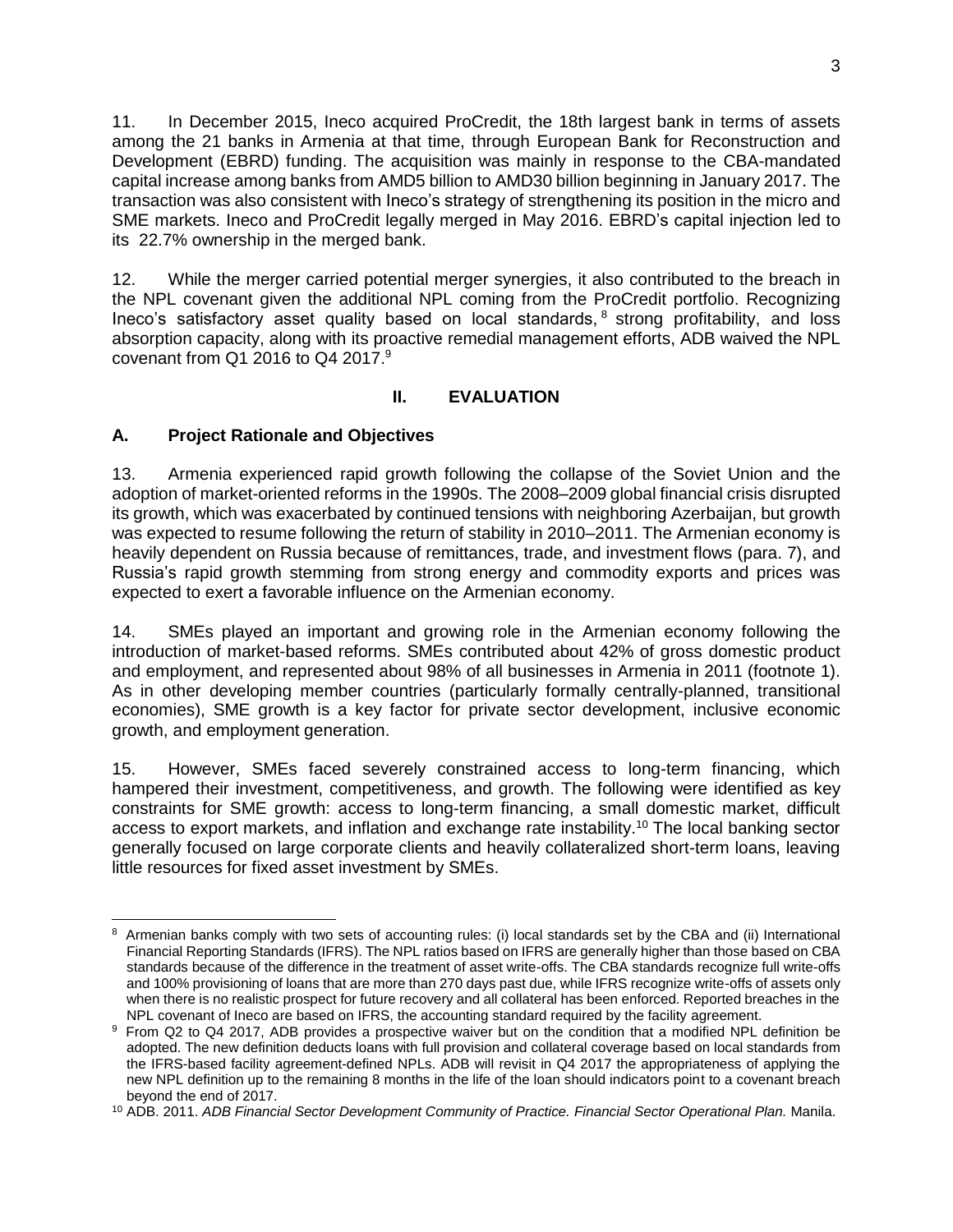16. The objective of the project was to enable PFIs to expand their SME lending as well as generally strengthen their operations and ability to meet the needs of a wide range of clients. For Ineco, the project aimed to support the continued growth of SME lending as well as entry into other high-potential market segments and products by providing the bank with the long-term financial resources, technical know-how, and strategic guidance needed to effectively develop its activities.

# <span id="page-11-0"></span>**B. Development Results**

17. The project's development impact is rated *satisfactory* overall*.* 

# **1. Contribution to Private Sector Development and ADB Strategic Development Objectives**

18. The effect of the ADB loan on private sector development and ADB strategic objectives is rated *satisfactory*. The project contributed measurably to the (i) increased access to finance for SMEs, (ii) enhanced capacity and diversification of Ineco, (iii) development of new financial products and approaches, and (iv) enhanced outreach to less developed areas outside the capital city Yerevan. ADB support, along with other IFIs, helped Ineco meet or exceed the key output and outcome targets specified in the project design and monitoring framework (DMF) (footnote 1).

19. **Growth in small and medium-sized enterprise lending**. <sup>11</sup> Ineco successfully enhanced its SME lending and further strengthened the relevant operational procedures and lending techniques, as well as marketing efforts and staff training (supported partly by ADB TA). Ineco also focuses increasingly on retail lending, particularly installment loans and credit cards, because it is a lucrative and underserved market segment. Ineco acquired a considerable agricultural loan portfolio from ProCredit, a relatively new activity for Ineco with high growth and impact potential. However, Ineco has deferred the planned redesign and relaunch of the agriculture loan product given the need to reassess the performance of the acquired agricultural portfolio and market prospects. Ineco's growth in SME lending is reflected in the following:

- (i) The bank's SME portfolio (including microenterprises) increased from AMD24.8 billion at the end of 2011 to AMD73.6 billion at the end of 2016, reflecting a compound annual growth rate (CAGR) of 15.4% in US dollar terms and 19.9% in local terms, well within the DMF target of 10.0%. The addition of the ProCredit portfolio has led to a significant further increase in the combined banks' SME loan portfolio by an estimated 38% at the time of initial consolidation at the end of 2015.
- (ii) The number of SME customers excluding microenterprises grew by 67.2%, from 329 at the end of 2011 to 550 at the end of 2014, significantly above the DMF growth target of 25.0%. However, the number of SME customers including microenterprises rose from 2,689 at the end of 2011 to 3,149 at the end of 2014, an increase of 17.1%. The takeover of ProCredit in 2015 has further added about 2,500 micro and SME customers, nearly doubling the total number of SME customers (including microenterprises). Regarding ADB

 <sup>11</sup> The project defines eligible SMEs as enterprises that employ fewer than 250 employees and have either (i) sales not exceeding AMD1.5 billion (around \$4 million equivalent at the time) or (ii) assets not exceeding AMD1 billion (around \$2.7 million at prevailing exchange rates) with maximum sub-loan amounts of \$500,000 for Ineco. The bank uses the terms "SME loan," "micro loan," and "agricultural loan" to denote eligible enterprises. In particular, SME loans also include SME loans under the corporate loan segment and agricultural loans classified under the retail loan segment. For the purpose of this report, the term "SME" is used for all enterprise clients that meet the SME definition.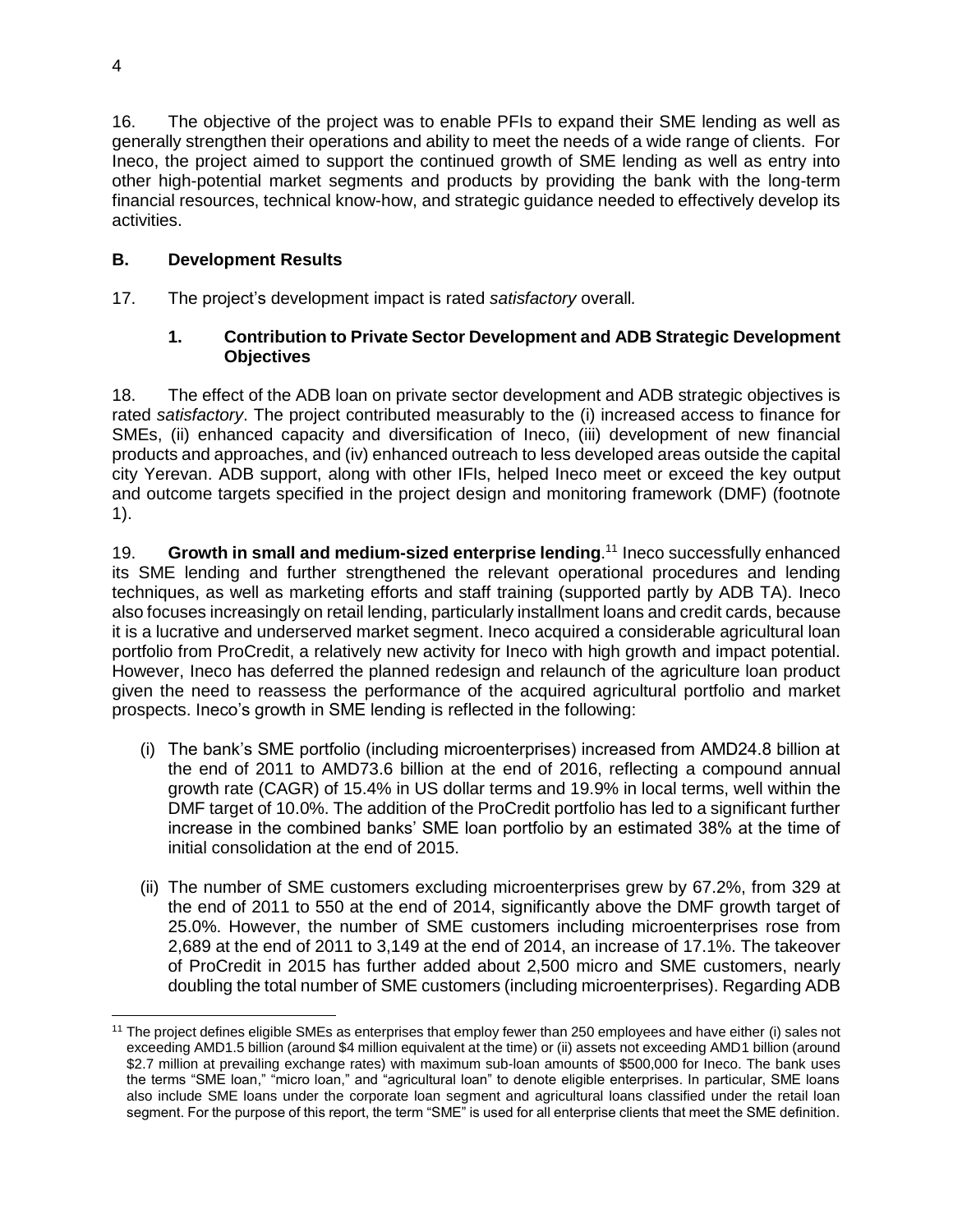funds, around 200 eligible SME borrowers benefited, including some 20 enterprises owned or managed by women.

(iii) The maturity profile of SME loans improved as loans maturing within 3 to 5 years increased to 16.0% of the total at the end of 2016 from 3.9% in 2011. SME borrowers benefit from medium to long-term funds from IFIs, including ADB, for capital investments that can improve their efficiency and competitiveness.

20. **A stronger and more diversified bank**. Ineco has had a healthy overall performance since loan approval and appears to have benefited from the continued growth in SME lending and expansion of other product lines. The bank also generally expanded the range and quality of services offered to its customers. Ineco's improvements include the following:

- (i) Although the sharp slowdown and currency depreciation dented its profitability and asset quality performance in 2015 and 2016, Ineco is expected to weather the crisis in a manageable position. Capital adequacy, liquidity, and other indicators of long-term financial viability are generally within acceptable levels (para. 33 to 37).
- (ii) The NPL ratio for the SME portfolio generally fluctuated between less than 1% and 2% from 2011 to 2014, well below the 5% ceiling defined in the DMF. The ratio rose sharply in 2015 and remained elevated in 2016 because of the sharp depreciation of the AMD in late 2014, the deteriorating performance of the Armenian economy, and the impact of the merger with ProCredit. The NPL ratio for SMEs reached 6.1% at the end of 2015 but improved to 5.3% at the end of 2016, and that for the overall portfolio at 7.3% at the end of 2015 7.6% at the end of 2016. The NPL ratio for the overall portfolio was above the 5% maximum limit, thus resulting in a breach of the NPL covenant. However, the bank took proactive steps to write off certain problem loans, increase loan-loss reserves, recover NPLs, and realize collateral. Because of Ineco's actions, the stabilizing macroeconomic environment, the healthy profitability prospects, and the strong capitalization of the bank, ADB approved the waiver of the NPL covenant from Q2 2015 to Q4 2017.
- (iii) A significant number of new products, tools, and approaches were introduced by Ineco beginning in 2011, in line with the DMF targets, including many which were directly driven or indirectly supported by the ADB project, such as (a) SME lending techniques were improved, with greater use of statistical criteria for credit analysis and loan pricing; (b) the risk management department was strengthened, focusing on overall portfolio analysis, stress tests, compliance with CBA requirements and IFI loan covenants, and other bankwide risk factors; (c) a customer-centric approach was adopted, with relationship managers put in charge of all transactions relating to specific clients; and (d) new products were launched, such as point-of-sale loans for appliances, mobile, and internet banking, and energy efficiency loans.
- (iv) Ineco maintained a healthy balance between micro, SME, corporate, and retail lending. The greater diversification compared with 2011 is a direct result of the strategy adopted at the time, and has already proven its worth in the relative resilience shown to the current crisis.

21. **Outreach to rural areas**. Ineco increased its lending as well as deposit collection in rural areas, at least partly as a result of the ADB project. From 2011 to 2016, the branch network increased from 15 to 22, with nine branches located outside of Yerevan at the end of 2016. The bank also embarked on an ambitious initiative to establish small, automated branches, consisting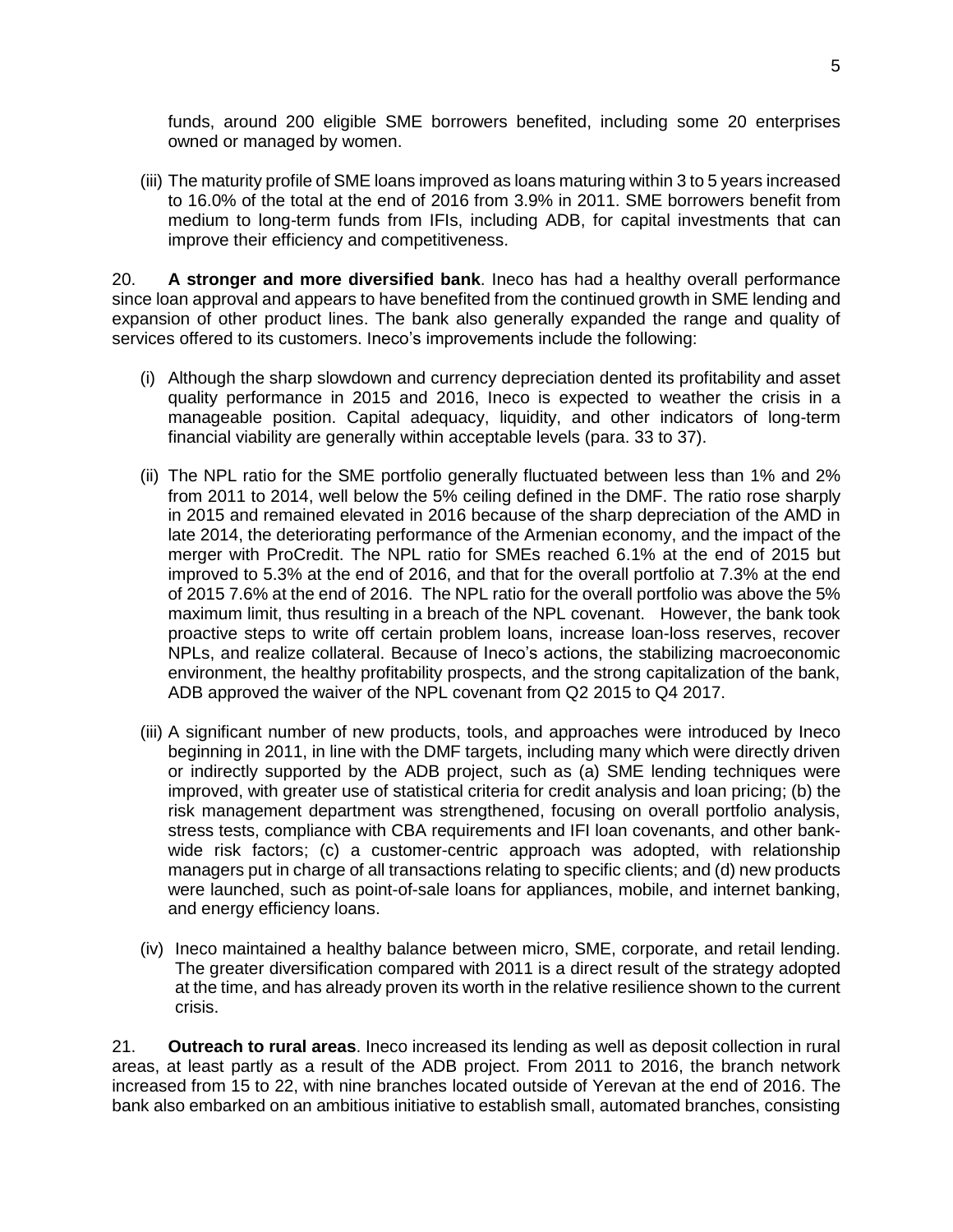of an ATM and a bank officer, across the country. From 2011 to the time of the initial consolidation of Ineco and ProCredit's portfolios at the end of 2015, the number of SME borrowers located outside of Yerevan grew 11.7% (CAGR) to 1,035. The proportion of the ADB loan that went outside of Yerevan stood at an average 34.5% from the time of the disbursement up to 2016, well within the minimum 30.0% target stipulated for the use of ADB funds.

22. **Greater attention to environmental and social management systems**. The ADB project supported greater awareness of ESMS risks and the inclusion of ESMS risk assessments into loan appraisals. Specific aspects like labor standards and resettlement received additional attention because of the ADB project. In addition to individual loan officers, ESMS risks are monitored by credit committees and risk management departments.

23. **Transfer of know-how and skills**. The strategic operational views supported by the ADB project, and the related ADB capacity building TA, resulted in the transfer of significant know-how and skills to Ineco. Given Ineco's strong market presence in the SME sector, it is likely that some of these techniques have already or will be adopted by other financial institutions in Armenia. Among other things, the capacity building TA focused on new lending procedures and structures adapted to SME lending and related shifts in marketing and staff skills. It also supported key aspects of strategic planning, profitability analysis, and human resource management. ADB also supported improvements in ESMS systems, corporate governance, and anti-money laundering standards in participating banks.

# **2. Economic Performance**

24. The economic performance of the project is rated *satisfactory*. Ineco serves a broad and growing range of agricultural, microenterprise, SME, corporate, and retail clients. It increased its overall lending by 17.3% (CAGR) from 2011 to 2016, helping increase access to finance for all businesses and households in Armenia. Ineco also participated in several government or donorsupported programs targeting agriculture, tourism, women entrepreneurs, and clean energy.

25. Ineco's takeover of ProCredit's activities and portfolio has generated particularly important economic benefits beyond the scope of the ADB project but drawing on the financial resources and know-how supported by it. Through the takeover, credit continued to be made available to an estimated 2,500 ProCredit SME customers as well as a significant portion of its agriculture portfolio. Likewise, Ineco absorbed 160 employees of ProCredit while continuing to provide employment to more than 600 existing employees as of 2016. The merger, combined with a fresh equity injection by EBRD, has helped Ineco meet the significantly tighter capital requirement set by CBA for Armenian banks starting in 2017.

26. The continued existence of well-capitalized banks like Ineco, willing to take advantage of long-term growth opportunities and maintain or expand activities in a difficult operating environment, plays an important role for the continued availability of financing and employment for the Armenian economy.

27. Ineco, along with other PFIs covered by the ADB project, introduced a range of new and more convenient financial products since 2011 : (i) internet, mobile, and phone banking; (ii) expansion of the ATM network, including cash-in terminals that allow deposits as well as cash withdrawals; (iii) online payments including tax bills and traffic fines; (iv) point-of-sale loans and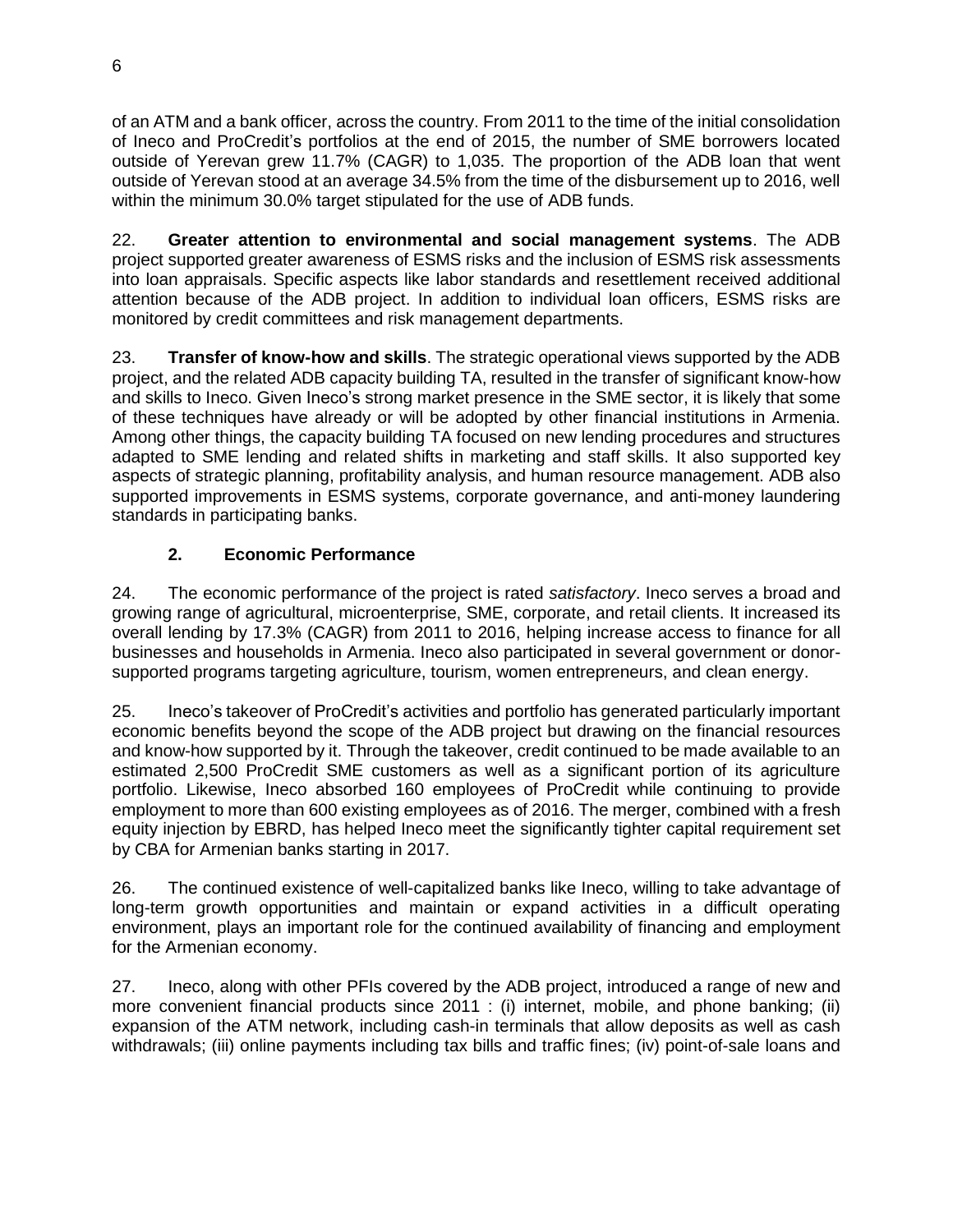credit cards; (v) point-of-sale loans<sup>12</sup>; (vi) energy efficiency loans, including for solar panels, window replacements, and energy-saving refrigerators; (vii) credit scoring for the smaller-end of the SME market; and (viii) custodian services for pension accounts. These products have created new choices for Armenian businesses and individuals and generated significant economic, social, and environmental benefits.

# **3. Environmental, Social, Health, and Safety Performance**

28. Environmental, social, health, and safety performance for Ineco is rated *satisfactory*. ADB's loan was classified as being in the financial intermediary category on environment and in the financial intermediary category treated as C on involuntary resettlement and indigenous peoples under ADB Safeguards Policy Statement (SPS, 2009). No involuntary resettlement or impacts on indigenous peoples were observed as a result of the lending activities of the two banks.

29. Ineco had existing ESMS policies at the time of loan origination. The bank's ESMS was already in accordance with the International Finance Corporation Deutsche Entwicklungs- und Investitiongesellschaft (DEG), and other IFI requirements prior to ADB's involvement. The environmental and social risk assessment process was integrated in the credit risk management system, and specific teams in the banks were tasked to implement those policies. Existing policies focused on complying with applicable national laws and requirements of foreign or multilateral stakeholders.

30. The bank adopted certain enhancements to its policies to be fully compliant with ADB's requirements under the project. These enhancements include the following: (i) update Ineco's existing exclusion lists to incorporate ADB's prohibited investment activities list, (ii) review the project classification in accordance with ADB's definition, and (iii) create more comprehensive environmental and social screening checklists. Certain aspects, like labor standards and resettlement, received additional attention because of the ADB project. Corporate loan officers have primary responsibility for conducting risk assessment and managing low-risk loans, while credit committees and the risk management department handle medium and high-risk loans.

31. Ineco also enhanced its environment and social reporting in relation to the sub-borrowers of ADB funds, by including a number of additional indicators on top of the basic eligibility requirements. The bank conducts site visits and requires sub-borrowers to submit periodic E&S monitoring reports to review the compliance of sub-borrowers with national laws. The bank submits to ADB annual environmental and social performance reports, which include the risk classification of projects in the portfolio and any environmental and social non-compliance of subborrowers. Ineco submits these reports together with the financial reports to ADB the first quarter of every year. Ineco also enhanced its environment and social reporting output providing additional information for sub-borrowers of ADB funds, including social and environmental risk categories and mitigation measures; and other social dimensions such as compliance with core labor standards and information on women-owned or women-managed borrowers. Regarding women-owned or women-managed borrowers, Ineco conducted a focus group analysis with the help of the International Finance Corporation to assess obstacles for women entrepreneurs accessing finance; it found few gender-specific obstacles in Armenia compared with other developing member countries, but there are continued general obstacles for SMEs accessing finance.

 $\overline{a}$ 

 $12$  These were pioneered by Ineco and are now widely used for appliance purchases, as they provide instant, in-store loan approval.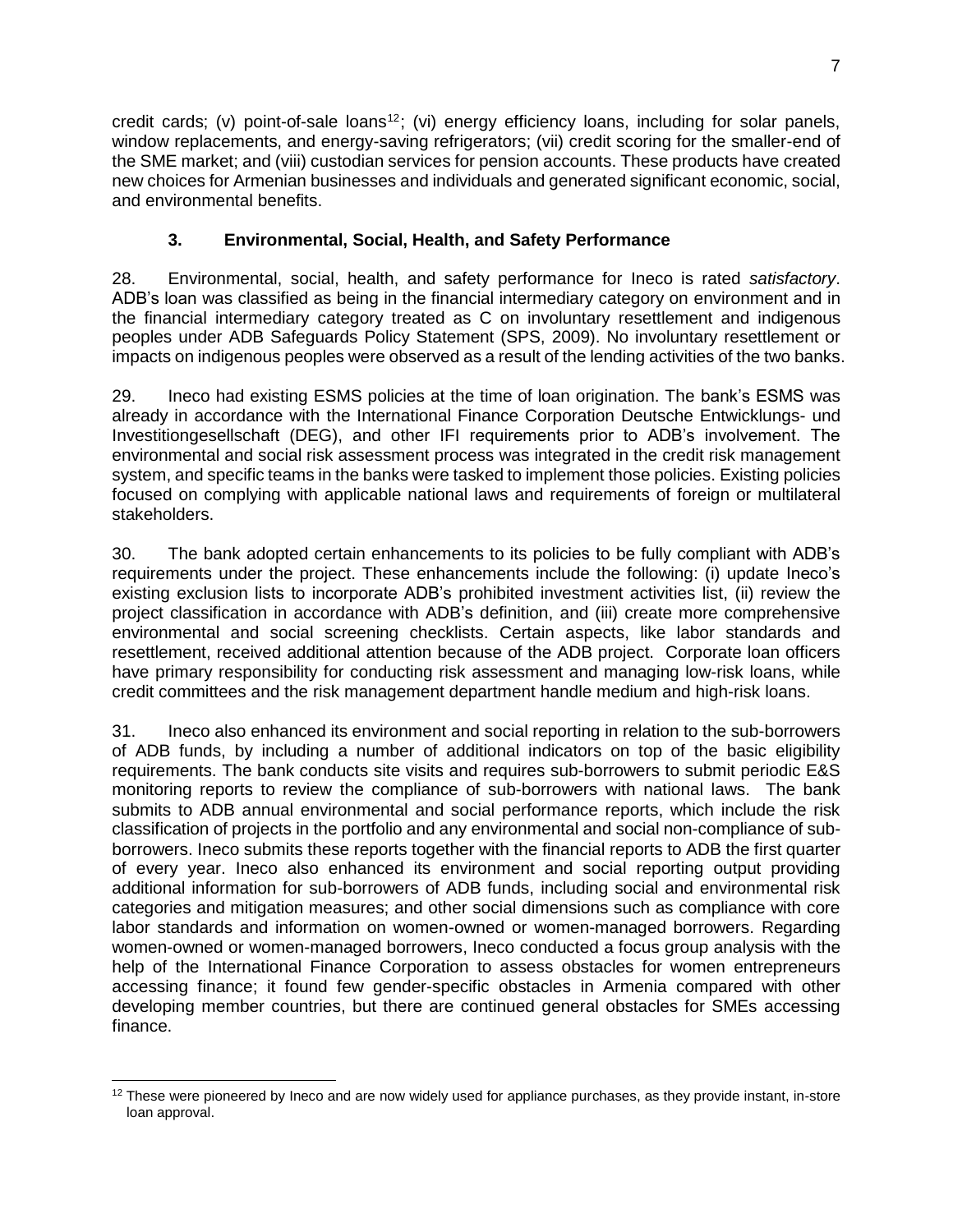32. In October 2012, ADB sponsored a training program in Tbilisi, Georgia to support private sector financial institution clients in Central and West Asia to enhance their capacity to implement ESMS policies during project implementation, monitoring, and reporting. Various ADB partner banks including Ineco attended the training. Aside from enhancing the participants' skills to adequately assess social and environmental risks, the activity also made the participants appreciate the benefits of an established ESMS, including the reduced environmental and social risks of investments, which in turn can improve the overall performance of the bank.

# **4. Business Success**

33. Business success for Inecobank is rated *satisfactory* (Appendix 1). This report uses ADB evaluation rating standards for nonsovereign operations to assess the bank's business success.<sup>13</sup> Inecobank continued to strengthen its business franchise, a key advantage in maintaining strong market presence in major segments such as SME lending and point-of-sale finance. In 2016, Inecobank was the second most profitable bank in Armenia in terms of net income after tax. The bank also increased its share of the general loan market since 2011 as new products and services were offered. Its overall lending volume grew by 17.3% (CAGR) from 2011 to 2016.

34. The bank's liquidity position remained within comfortable levels and well supported by diversified funding sources led by customer deposits and IFI borrowings. Loan to deposit ratios have declined beginning in 2015 to below 200%, aided by the healthy growth in deposits, while lending remained reliably supported by several IFI partners with long-term borrowings as well as equity relationships.

35. Capital adequacy indicators continue to be strong, supported by healthy profitability, and well within regulatory and covenant limits. The merger with ProCredit and fresh equity infusion by EBRD have enabled Ineco to meet the tightened new capital requirement imposed by CBA and are a sign of confidence by key international institutions of its continued viability and profitability.

36. The asset quality of Inecobank remained acceptable. A challenging operating environment characterized by slowing growth, depreciating currency, and tightening monetary policy affected the performance of Ineco along with all Armenian banks in 2015. The bank's continued efforts to maintain a healthy balance between retail, SME, and corporate lending; and to diversify exposures by developing new products, such as point-of-sale loans or mobile banking, will continue to lower the overall risk profile.

37. Appendix 1 contains a more detailed analysis of the bank's financial performance from 2011 to 2016 based on its (i) capital adequacy, (ii) asset quality, (iii) management, (iv) earnings, and (v) liquidity. Financial highlights from this period include (i) a compound annual growth rate in assets of 18.1%; (ii) a compound annual growth rate of 24.6% in deposits; (iii) a compound annual growth rate of 12.1% in net income; and (iv) a ratio of highly liquid assets to demand liabilities ranging from 177% to 274%, significantly above the industry average of around 139% and the CBA and/or covenant requirement of 60%.<sup>14</sup>

 $\overline{a}$ <sup>13</sup> Specifically, alternative 4: Business Performance and Prospects of Institutions Supported under Other Financial Market Projects in Appendix 1 of ADB. 2014. *Guidelines for the Preparation of Project Performance Evaluation Reports on Nonsovereign Operations*. Manila.

<sup>&</sup>lt;sup>14</sup> Based on CBA's Regulation of Banking, Prudential Standards for Banking, highly liquid assets include cash, correspondent accounts and deposits, bank gold, transfer notes issued by the Ministry of Finance of Armenia with maturity of up to 1 year, corporate bonds rated at least A+ by Standard & Poor's, Moody's Investors Service, and Fitch Ratings.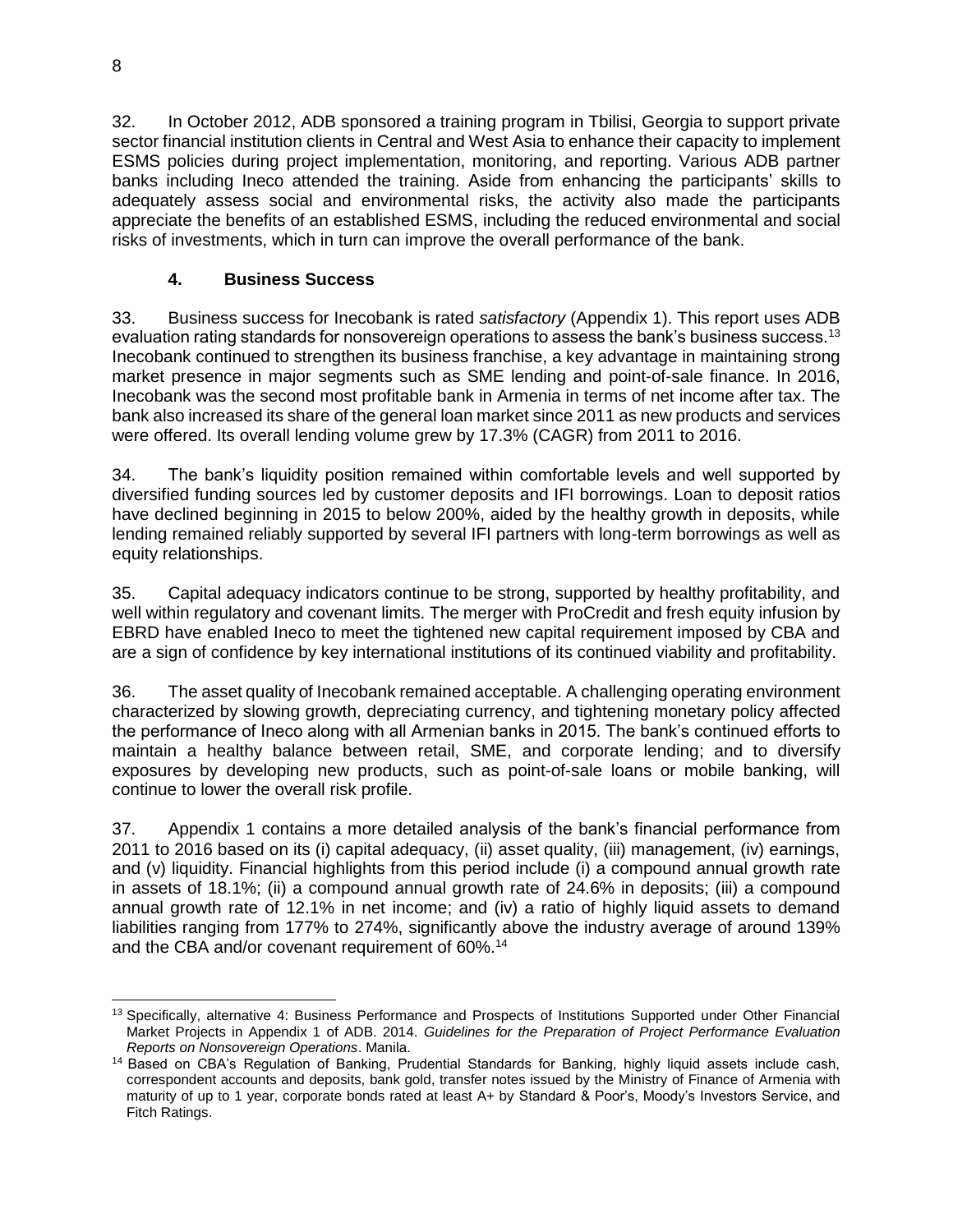# <span id="page-16-0"></span>**C. ADB Additionality**

38. ADB additionality is rated *satisfactory*. SMEs in Armenia faced a substantial financing gap at the time of the ADB loan: SMEs' needs for long-term financing to support capital investment exceeded the availability of IFI financing (net of scheduled repayments) by an estimated \$700 million for the entire Armenian banking system and by around \$8 million for Ineco. Access to commercial financing was severely constrained in the wake of the global financial crisis, while local deposits were predominantly short-term and the domestic capital market underdeveloped. The combined effect of these factors made access to long-term resources from IFIs like ADB critical to support continued SME lending, in particular for the longer maturities needed to support capital investment by SMEs.

39. A precise assessment of the incremental impact of the ADB project is inherently difficult, given the relatively limited size of ADB financing compared with total borrower needs and the overlapping benefits of facilities from other IFIs. Nevertheless, it appears that the ADB loan was timely both in providing long-term resources when these were not available in the market and in adding TA and strategic guidance that were essential for serving the target market effectively. Thus, ADB played a critical role in enabling Ineco to expand its SME lending.

40. Compared with other IFIs, ADB placed particular emphasis on (i) targeting the use of its funds in the SME market by setting relatively strict sub-loan criteria and (ii) encouraging lending outside Yerevan by setting relevant loan allocation targets. While Ineco was already specialized in SME lending, the ADB requirement on lending outside Yerevan helped it focus on this important and underserved market segment.

41. Another key contribution of the ADB project was the role played by the accompanying TA in encouraging banks to adopt loan approval and monitoring procedures adapted to the SME market, which differ from both the corporate and retail market because they involve a mix of quantitative (e.g., credit scoring) and individual analysis (e.g., credit bureau data, financial information). Although Ineco was relatively more advanced in this regard and had pioneered the application of SME-specific lending techniques in Armenia, it benefited substantially from the additional expertise and up-to-date know-how provided by the ADB TA.<sup>15</sup>

# <span id="page-16-1"></span>**D. ADB Investment Profitability**

42. ADB profitability is rated *satisfactory*. The loan pricing was approved by the Office of Risk Management and was within the recommended pricing for similarly rated and structured transactions based on ADB's pricing model.<sup>16</sup>

43. The interest margin over 6-month London interbank offered rate of the ADB loan was also broadly in line with comparable market transactions in 2012 (footnote 16). The loan is current, has not had any payment delays, and is expected to be repaid in full and on time.

# <span id="page-16-2"></span>**E. ADB Work Quality**

44. ADB's work quality is rated *satisfactory*.

 $\overline{a}$ <sup>15</sup> Frankfurt School of Finance and Management. 2014. SME Lending Capacity Development in Armenia and the Kyrgyz Republic Project: Draft Final Report: Inecobank. Frankfurt. Frankfurt School of Finance and Management. 2014.

<sup>16</sup> Office of Risk Management's Credit Note for Armenia: SME Finance Program – Investment Committee endorsement of Inecobank CJSC, 19 November 2012.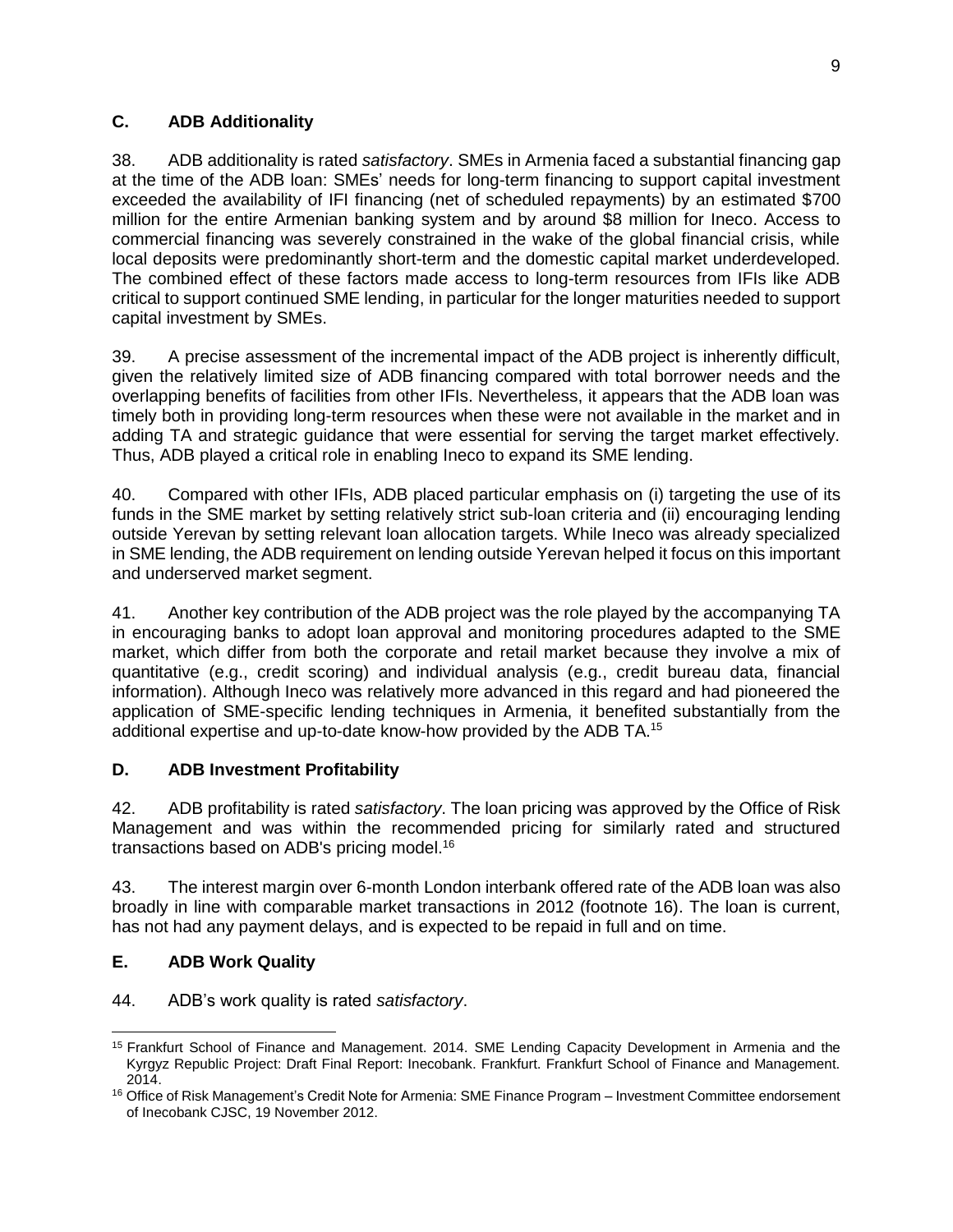# **1. Screening, Appraising, and Structuring of the Project**

45. ADB's work in screening, appraising, and structuring is rated *satisfactory*. The loan facility was structured in a program-based approach covering four commercial banks in Armenia. The approach enabled ADB to diversify its exposure and broaden the development impact of the project. Furthermore, the approach achieved efficiencies in project processing, monitoring, and TA implementation.

46. The banks were selected based on their intention and ability to grow their SME loan portfolios and other high-potential activities. The banks' credit profiles and their interest in establishing cooperation with ADB were also important factors in the selection. Thorough financial and integrity due diligence were conducted as part of the selection process. Ineco's pioneering experience and expertise serving the SME market made it well suited to expand its activities in this area and to develop other markets and products.

47. The implementation of a TA alongside the loan has been an important component of the program in enhancing Ineco's SME lending and general capabilities.<sup>17</sup> The strategy helped ensure a lasting impact of the program beyond the deployment of ADB funds. Likewise, the TA provided support in enhancing corporate governance policies and anti-money laundering frameworks of the banks.

# **2. Monitoring and Supervision**

48. ADB's monitoring and supervision for Ineco is rated *satisfactory*. The bank is systematically monitored in terms of compliance with reporting and financial covenant requirements in the facility agreement. Additionally, the bank is monitored through review missions and periodic monitoring reports. Regular review missions provided the project team a more realistic perspective of Ineco's operations and market conditions. They also facilitated opening and maintaining communication lines with the client to meet their service quality requirements.

49. The monitoring reports mainly cover the evaluation of country, industry and company developments, and prospects and how these affect the bank's risk profile. Since the initial rating process during the approval stage of the project, the Private Sector Operations Department (PSOD) has recommended to the Office of Risk Management appropriate adjustments on the bank's risk rating to capture relevant changes in the operating environment and intrinsic performance of the banks.

50. PSOD also assisted Ineco in obtaining needed waivers and amendments of certain provisions in their facility agreements (e.g., regarding the breach in the open foreign exchange position in February 2015, the proposed merger with ProCredit, and a breach of the NPL ratio beginning in 2015).

51. PSOD's safeguards team also helped Ineco monitor the implementation of its annual environment and social management systems. Upon each submission, the safeguards team checked the conduct of monitoring procedures and whether the bank had achieved its objectives.

 <sup>17</sup> ADB. 2010. *Capacity Building for Financial Institutions, Phase 2*. Manila (TA-7707).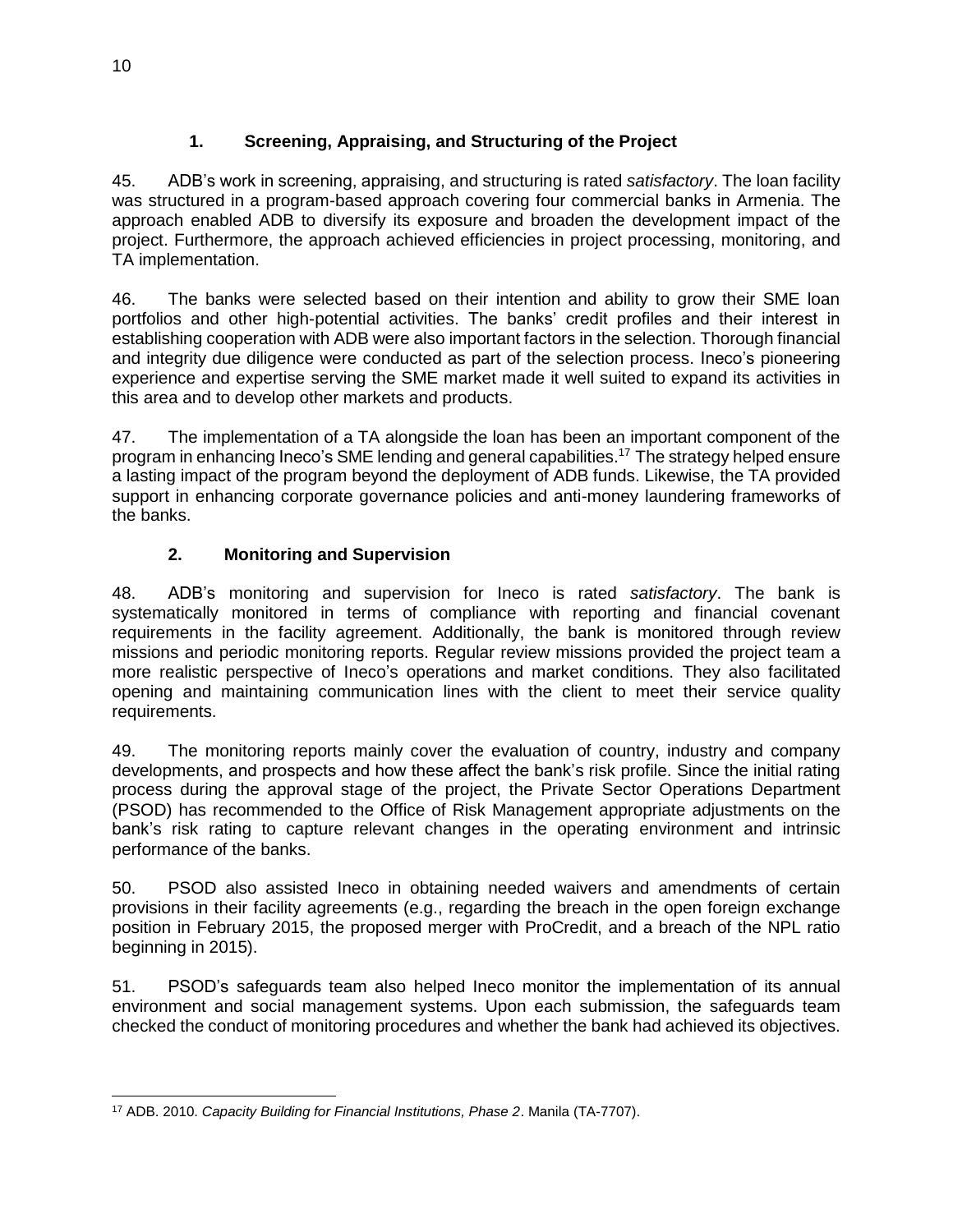### <span id="page-18-0"></span>**F. Overall Assessment**

52. ADB's senior loan project with Inecobank is rated *successful* overall (Table 1).

|             |                                               |                     | Less than           |                     |                  |
|-------------|-----------------------------------------------|---------------------|---------------------|---------------------|------------------|
| <b>Item</b> |                                               | Unsatisfactory      | <b>Satisfactory</b> | <b>Satisfactory</b> | <b>Excellent</b> |
| А.          | <b>Development Results</b>                    |                     |                     |                     |                  |
|             | Contribution to private sector<br>1.          |                     |                     |                     |                  |
|             | development and ADB strategic                 |                     |                     |                     |                  |
|             | development objectives                        |                     |                     |                     |                  |
|             | Economic performance<br>2.                    |                     |                     |                     |                  |
|             |                                               |                     |                     |                     |                  |
|             | Environment, social, health, and safety<br>3. |                     |                     |                     |                  |
|             | performance                                   |                     |                     |                     |                  |
|             | <b>Business success</b><br>4.                 |                     |                     |                     |                  |
| В.          | <b>ADB Additionality</b>                      |                     |                     |                     |                  |
| С.          | <b>ADB Investment Profitability</b>           |                     |                     |                     |                  |
| D.          | <b>ADB's Work Quality</b>                     |                     |                     |                     |                  |
|             | Screening, appraisal, and structuring<br>1.   |                     |                     |                     |                  |
|             |                                               |                     |                     |                     |                  |
|             | Monitoring and supervision<br>2.              |                     |                     |                     |                  |
|             |                                               |                     |                     |                     |                  |
|             |                                               | <b>Unsuccessful</b> | Partly              | <b>Successful</b>   | <b>Highly</b>    |
|             |                                               |                     | <b>Successful</b>   |                     | successful       |
|             | <b>Overall Rating</b>                         |                     |                     |                     |                  |

### **Table 1: Evaluation of the Senior Loan to Inecobank**

ADB = Asian Development Bank. Source: Asian Development Bank.

### <span id="page-18-1"></span>**III. ISSUES, LESSONS, AND RECOMMENDED FOLLOW-UP ACTIONS**

### <span id="page-18-2"></span>**A. Issues and Lessons**

53. The multibank, programmatic approach adopted in this project has been effective and should be considered for similar future operations. It has allowed reaching SMEs through a number of PFIs. This facilitated increased competition in the banking sector and enhanced access to finance for SMEs while minimizing credit risk for ADB. All PFIs, as well as other banks, have indicated that competition in the SME market has increased substantially following the ADB project and that SMEs now have a wider range of financing options available.

54. The project underscores the importance of choosing the right PFIs as partners and the right timing for ADB interventions. For Ineco, there was strong overlap between ADB's strategic objectives and its capabilities and interests at the time, resulting in effective implementation of the ADB project and accompanying TA.

55. The project also underscores the validity and importance of adding TA to investments where relevant to enhance the development impact and the financial viability of the project.

56. Some of the targets in the DMF may have been set with reference to corporate banks covered under the program who were seeking to embark on SME lending as a strategic diversification; they may have been less appropriate for banks that were already heavily focused on the SME market and seeking to develop other business lines in addition to SMEs. For programs involving several PFIs, targets should either be defined at the overall program level or differentiated according to the starting position of each PFI.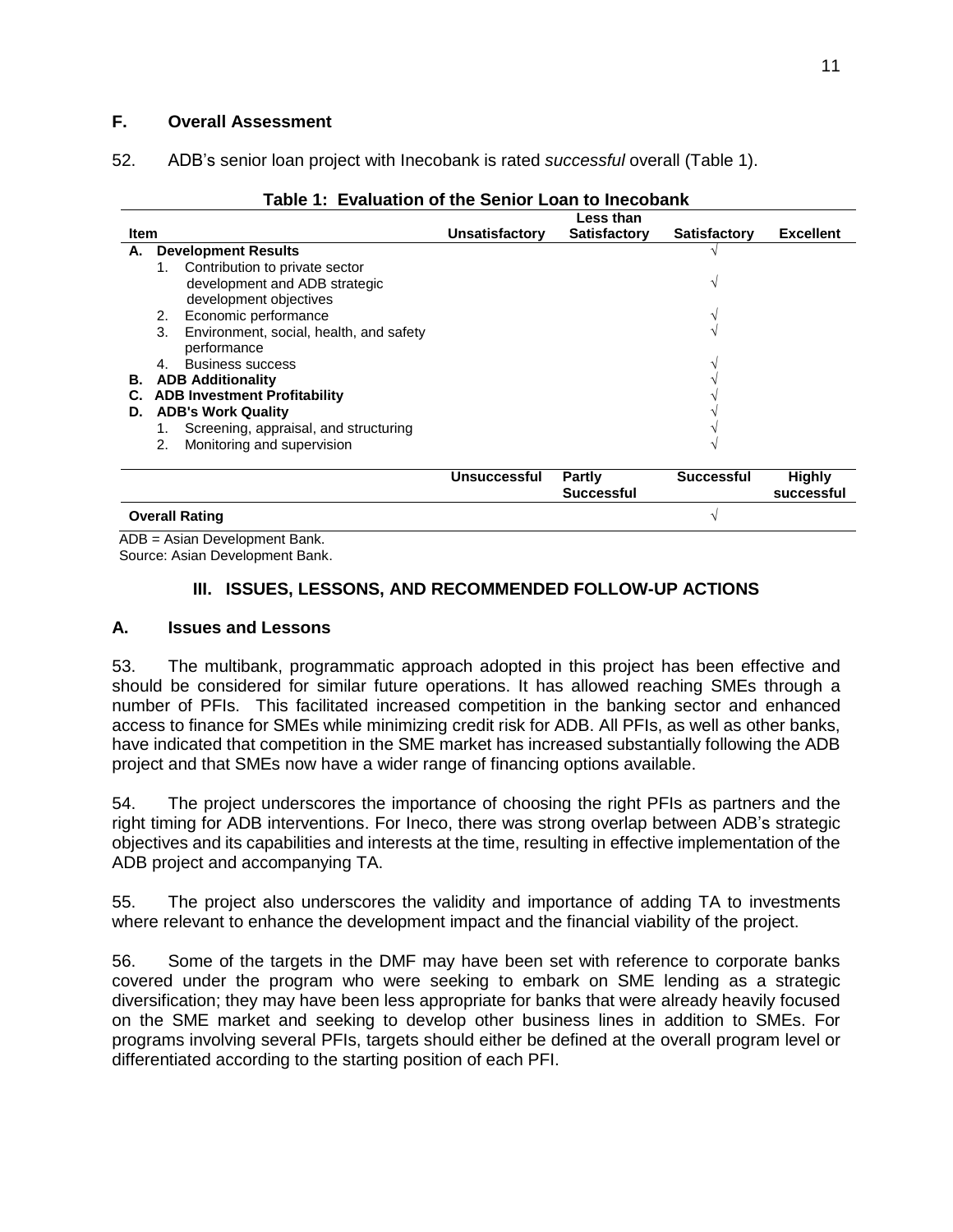# <span id="page-19-0"></span>**B. Recommended Follow-Up Actions**

57. ADB should continue exploring the viability of extending local currency loans to Armenian banks that may facilitate diversification towards more local currency assets. Through this, the negative impact of significant currency devaluations in the highly dollarized banking system of Armenia may be reduced. ADB might be able to achieve this goal through the issuance of a local currency bond or a cross-currency swap with the CBA.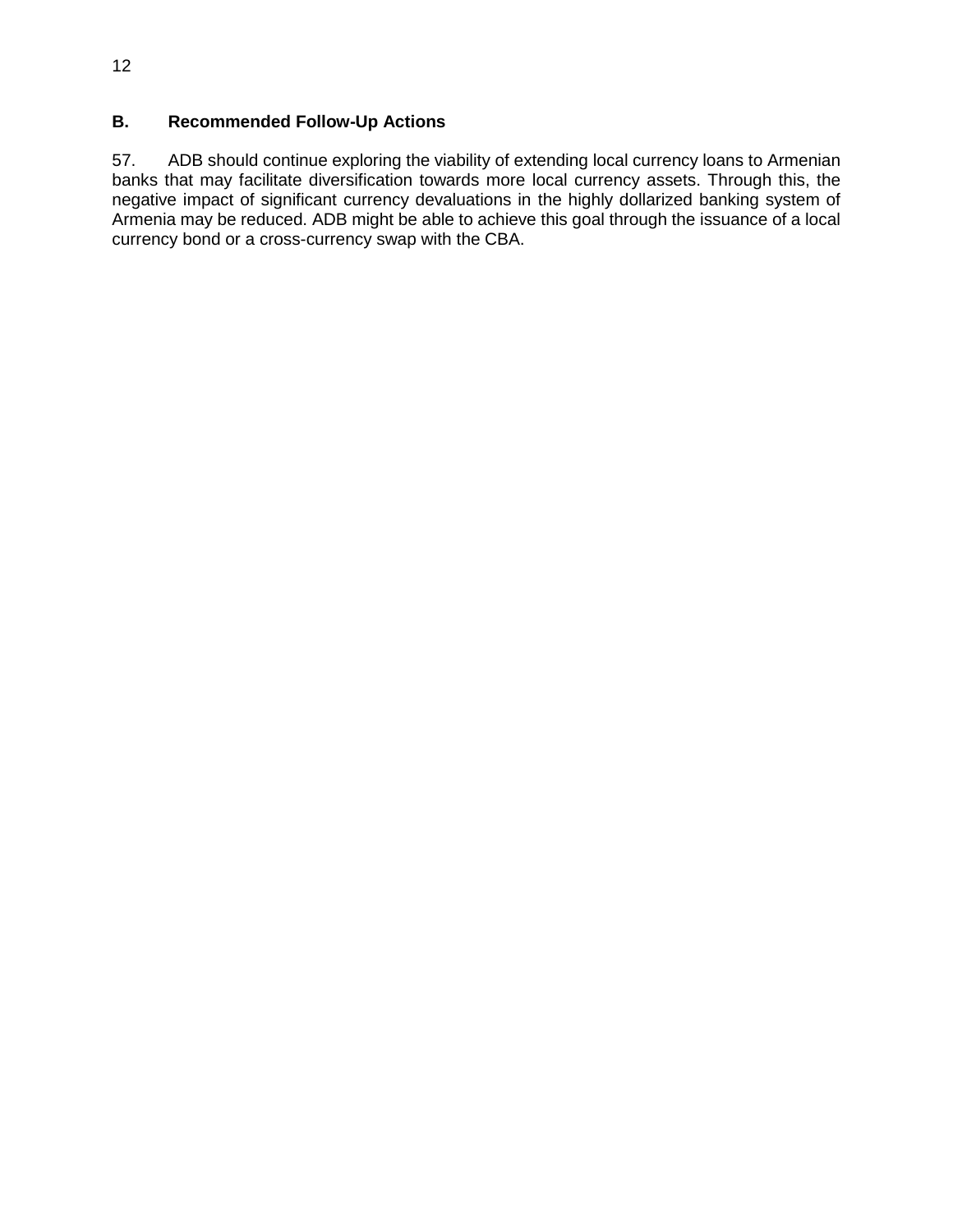# **BUSINESS PERFORMANCE**

# **A. Financial Highlights**

| <b>Table A1.1. Inecobank Financial Highlights</b> |  |
|---------------------------------------------------|--|
|---------------------------------------------------|--|

|                          |         |         | <b>Amount</b><br>(AMD million) |          |         |         | <b>CAGR</b><br>$(\% )$ |
|--------------------------|---------|---------|--------------------------------|----------|---------|---------|------------------------|
| <b>Indicator</b>         | 2011    | 2012    | 2013                           | 2014     | 2015    | 2016    | $2011 - 2016$          |
| <b>Balance Sheet</b>     |         |         |                                |          |         |         |                        |
| Gross Ioans              | 63,618  | 78.680  | 84.587                         | 110,027  | 159,162 | 166.092 | 17.3                   |
| Total assets             | 87,230  | 110,029 | 130,559                        | 159,817  | 236,402 | 236,196 | 18.1                   |
| Total deposits           | 29,465  | 34,060  | 38,080                         | 47,693   | 84,711  | 110.360 | 24.6                   |
| <b>Total liabilities</b> | 72,231  | 91,999  | 107,096                        | 133,717  | 195,636 | 192.731 | 17.8                   |
| Shareholders' equity     | 14.999  | 18,030  | 23,463                         | 26,100   | 40.766  | 43,465  | 19.4                   |
| <b>Income Statement</b>  |         |         |                                |          |         |         |                        |
| Net interest income      | 5,114   | 6,938   | 8,619                          | 9,815    | 9,547   | 13,821  | 18.0                   |
| Net non-interest income  | 1,174   | 1,378   | 1,494                          | 2,024    | 2,946   | 3,858   | 21.9                   |
| Operating expense        | (2,934) | (3,581) | (3,878)                        | (4, 419) | (4,644) | (7,042) | 15.7                   |
| Provisions               | (374)   | (518)   | (627)                          | (2,204)  | (2,693) | (4,586) | 51.9                   |
| Net income               | 2,603   | 3,649   | 4,887                          | 4,790    | 4,816   | 5,158   | 12.1                   |

 $( )$  = negative, CAGR = compound annual growth rate.

Source: Inecobank audited financial statements, 2011–2016.

### **B. Portfolio Growth**

| <b>Table A1.2. Loan Portfolio by Segment</b> |  |  |  |  |
|----------------------------------------------|--|--|--|--|
|----------------------------------------------|--|--|--|--|

|                                                | Amount |        |        |               |         | <b>CAGR</b> |           |
|------------------------------------------------|--------|--------|--------|---------------|---------|-------------|-----------|
|                                                |        |        |        | (AMD million) |         |             | $(\% )$   |
| Segment                                        | 2011   | 2012   | 2013   | 2014          | 2015    | 2016        | 2011-2016 |
| Large corporates                               | 17,082 | 18,221 | 15,331 | 22,548        | 27,565  | 33,339      | 11.8      |
| Microenterprises and<br><b>SME<sub>s</sub></b> | 24,793 | 33,929 | 36,220 | 48,118        | 82,347  | 73,583      | 19.9      |
| <b>SME<sub>s</sub></b>                         | 19,928 | 27,673 | 29,578 | 41,532        | 69,661  | 63,125      | 21.2      |
| <b>Microenterprises</b>                        | 4,864  | 6,256  | 6,642  | 6,585         | 12,685  | 10,459      | 13.6      |
| Consumer                                       | 8,296  | 10,328 | 15,112 | 18,568        | 22,120  | 28,939      | 23.2      |
| Mortgage                                       | 3,208  | 3,860  | 4,218  | 6,024         | 8,867   | 7,750       | 15.8      |
| Credit cards                                   | 2,789  | 4,163  | 4,914  | 7,312         | 9,103   | 10,439      | 24.6      |
| Gold-secured                                   | 5.176  | 5.837  | 6,235  | 4.865         | 3.645   | 3,851       | (4.8)     |
| <b>Others</b>                                  | 2,274  | 2,343  | 2,556  | 2,592         | 5,514   | 8,190       | 23.8      |
| <b>Total</b>                                   | 63,618 | 78,680 | 84,587 | 110,027       | 159,162 | 166,092     | 17.3      |

( ) = negative, CAGR = compound annual growth rate, SMEs = small and medium-sized enterprises. Source: Inecobank audited financial statements and management reports.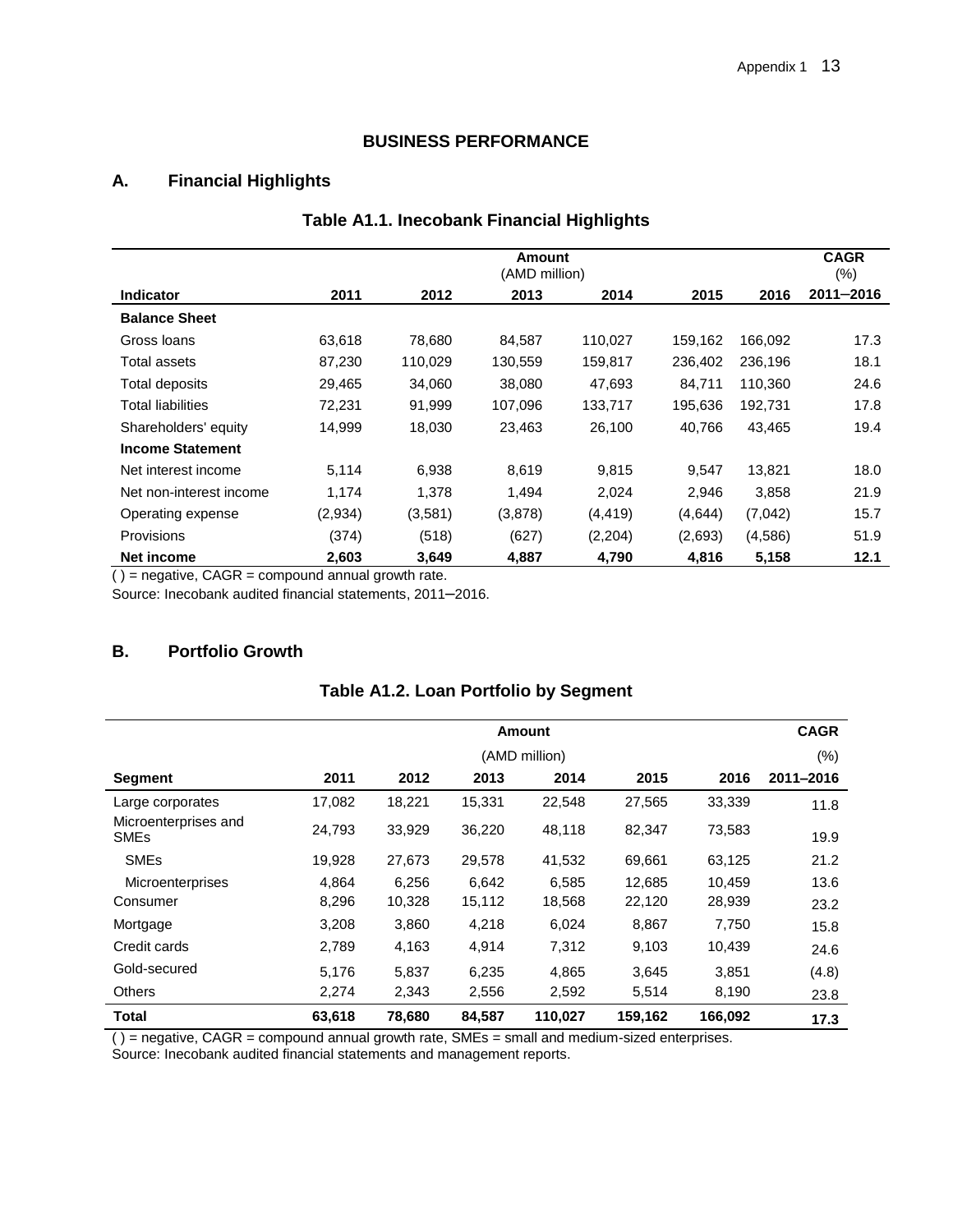|                           | 2011 | 2012 | 2013 | 2014 | 2015 | 2016 |
|---------------------------|------|------|------|------|------|------|
|                           |      |      |      |      |      |      |
| Loans market share (%)    | 5.0  | 4.9  | 4.7  | 5.0  | 7.5  | 6.8  |
| Deposits market share (%) | 2.9  | 2.8  | 2.4  | 2.7  | 4.3  | 4.6  |
| Assets market share (%)   | 4.2  | 4.5  | 4.4  | 4.7  | 6.8  | 5.9  |
| Number of branches        | 15   | 15   | 16   | 16   | 27   | 22   |
| Number of ATMs            | 22   | 22   | 25   | 32   | 46   | 64   |
| Number of staff           | 497  | 576  | 587  | 678  | 846  | 793  |

#### **Table A1.3. Inecobank Market Share, Distribution Network, and Manpower, 2011–2016**

Note: Denominators of market shares were based on Central Bank of Armenia industry data

Sources: Inecobank management report, June 2017; Central Bank of Armenia; Asian Development Bank.

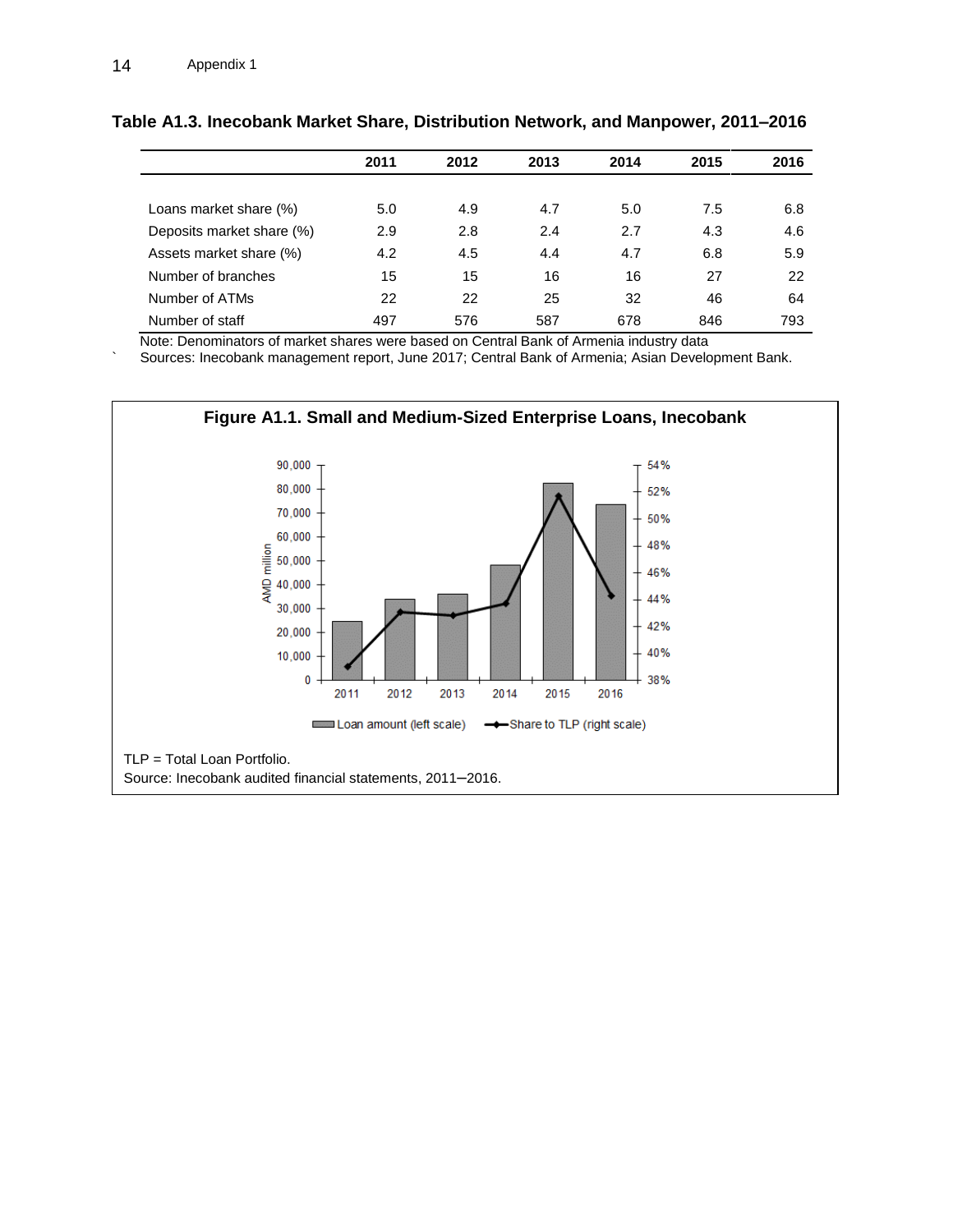

# **C. Business Analysis**

# **1. Capital Adequacy**

1. Capital for Inecobank is rated *satisfactory* (Figure A1.3). The bank's capital adequacy ratios (CAR) remained well within regulatory and covenant limits. Although the total CAR declined in the beginning of 2011,<sup>1</sup> the composition of the bank's capitalization remained predominantly core capital. The decline in the CAR resulted largely from the banks' strong loan growth coupled with the conservative risk treatment of foreign currency assets by the Central Bank of Armenia (CBA). Recognizing the higher risks coming from a highly dollarized banking system, the CBA raised the risk-weight for foreign currency loans to 150% from 100% beginning in 2011.

2. Inecobank has restrained dividend distribution and retained the bulk of its profits, boosting its capitalization. From 2011 to 2016, Ineco distributed only 22.8% of its net income as dividends, adding total retained earnings of AMD20 billion to its equity.

3. As of the end of 2016, Inecobank had a total regulatory CAR of 15.28% and a tier 1 CAR of 14.25%, well above the CBA regulatory minimum of 12.00% for total CAR. Capitalization is supported by strong profitability, based on the bank's established franchise and expertise in its core business. Furthermore, the entry of the European Bank for Reconstruction and Development (EBRD as a shareholder in line with the acquisition of ProCredit has resulted in a higher capital base, exceeding the new regulatory minimum of AMD30 billion starting in 2017. The presence of Deutsche Entwicklungs- und Investitiongesellschaft (DEG), the International Finance Corporation, and EBRD as major shareholders further bolsters the stability of the bank's capital position because it also provides comfort to other investors.

 $\overline{a}$ 1 Inecobank's CAR from 2006 to 2010 ranged from 18.12% to 32.21% before dropping to 13.46% in 2011 based on its audited financial statements for the given years.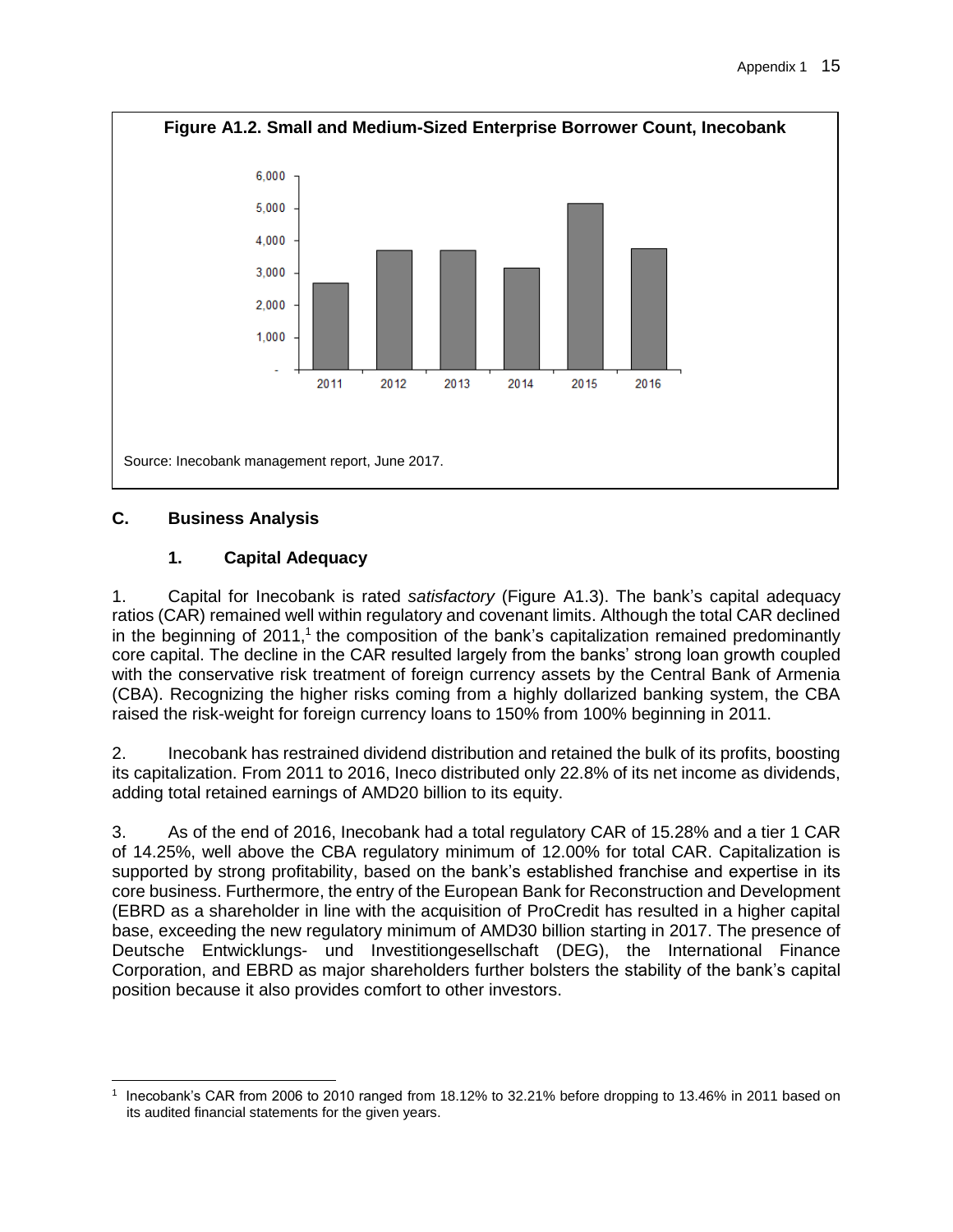

### **2. Asset Quality**

4. Asset quality is rated *less than satisfactory* (Table A1.4). The NPL ratio started to rise in 2015 as the economic situation in Armenia deteriorated, with a sharp slowdown in remittances and consumer spending and growth, a sharp depreciation of the AMD in late 2014, and the merger with ProCredit in 2016. Ineco thus started to breach the NPL ratio covenant beginning in the second quarter of 2015. However, the bank took proactive steps to write-off certain problem loans, increase loan-loss reserves, recover NPLs, and realize collateral to mitigate the impact of the asset quality deterioration. While the breach is based on International Financial Reporting Standards, Ineco's NPL ratio based on CBA standards shows NPL ratios below the 5% maximum limit because of required write-offs.<sup>2</sup>

| Table A1.4. Asset Quality Indicators (%) |  |  |  |
|------------------------------------------|--|--|--|
|------------------------------------------|--|--|--|

| <b>Indicator</b>                                   | 2011 | 2012 | 2013 | 2014 | 2015 | 2016 |
|----------------------------------------------------|------|------|------|------|------|------|
| Gross NPLs as a percentage of gross loans          | 4.3  | 6.3  | 2.7  | 4.6  | 7.3  | 7.6  |
| Gross NPLs as a percentage of equity and total LLR | 16.8 | 25.1 | 9.0  | 18.1 | 25.5 | 25.6 |
| Total LLR as a percentage of NPLs                  | 49.6 | 35.6 | 73.0 | 36.0 | 39.1 | 46.9 |
| Related-party loans as a percentage of gross loans | 0.2  | 0.2  | 0.0  | 0.0  | 0.0  | 0.0  |

 $NPL = nonperforming loans, LLR = loan loss reserves,$ 

Note: Gross NPLs were computed based on the definition provided in the facility agreement.

Sources: Inecobank audited financial statements, 2011–2016; Asian Development Bank.

  $2$  Armenian banks comply with two sets of accounting rules: (i) local standards set by the CBA, and (ii) International Financial Reporting Standards (IFRS). The NPL ratios based on IFRS are generally higher than those based on CBA standards due to the difference in the treatment of asset write-offs. The CBA standards recognize full write- offs and 100% provisioning of loans that are more than 270 days past due, while IFRS recognize write-offs of assets only when there is no realistic prospect for future recovery and all collateral has been enforced. Reported breaches in the NPL covenant of Ineco are based on IFRS, the accounting standard required by the facility agreement.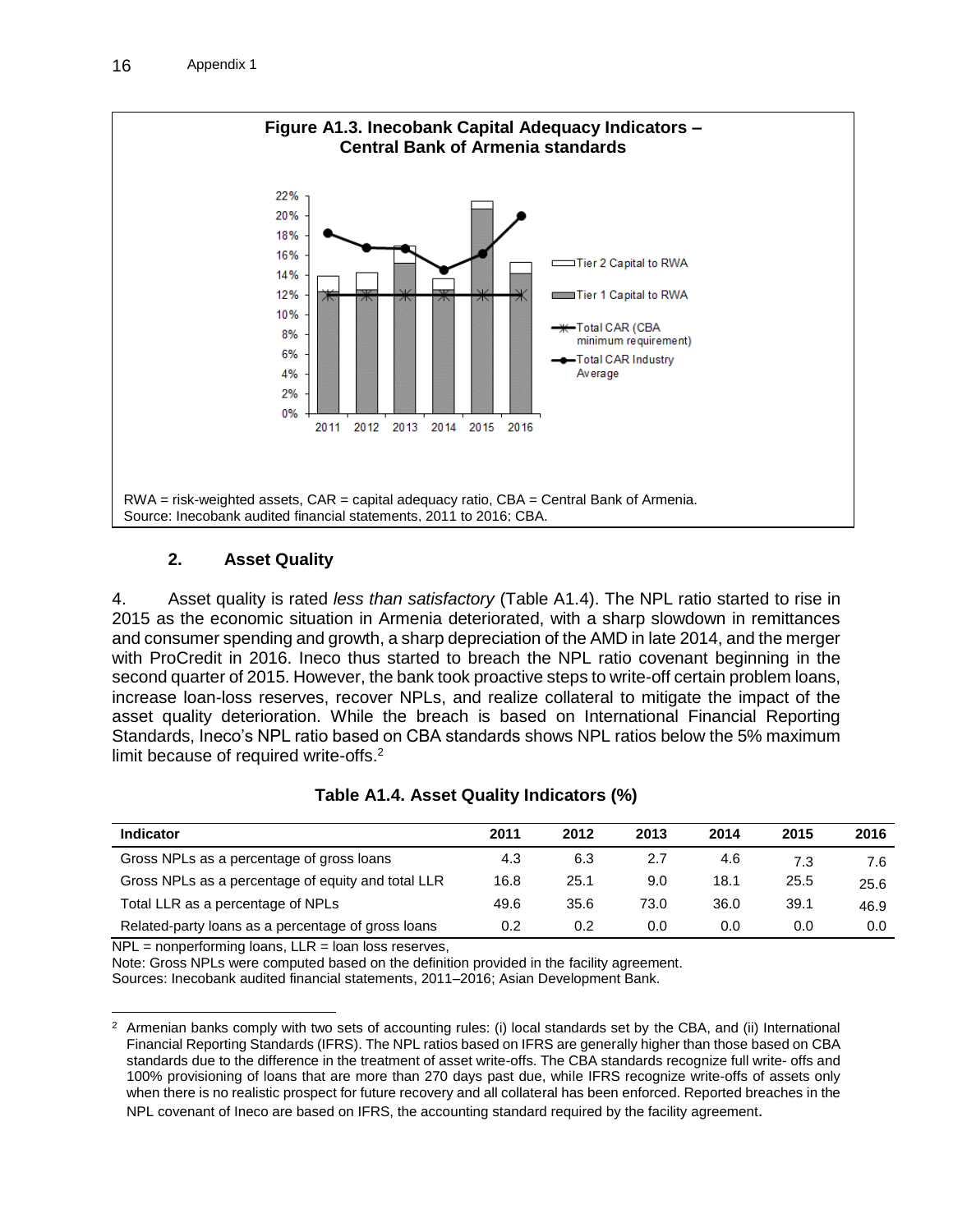5. Loan portfolios of Armenian banks have been structurally predisposed to large borrowers and foreign currency concentrations (Figure A1.4). Ineco's top 20 loan exposures have declined from 2011 to 2016 as a percentage of gross loans, and even more so as a percentage of tier 1 capital. As a result, its share of tier 1 capital declined to 110% in 2016, well below the covenanted ceiling of 150%. Foreign currency loan concentration has been declining but was still relatively high at 58% of total loans at the end of 2016. However, this is a recurrent feature in the Armenian banking system, and Ineco's credit assessment includes a careful appraisal of clients' exposure to foreign exchange risk and the availability of explicit or natural hedges.



### **3. Management**

6. Management of Inecobank is rated *satisfactory*. A board of directors and a management team with strong professional finance credentials and track record supervise the bank. The shareholding structure has remained stable from 2011 to 2015. As of December 2016, two prominent businesspeople who were cofounders of the bank remained its major shareholders (Avetis Baloyan with stakes of 27.4% and Karen Safaryan with 23.7%). Deutsche Entwicklungsund Investitiongesellschaft (DEG) owned 9.6% and the International Finance Corporation owned 7.1% of the share capital. The entry of EBRD as a new major shareholder with a 22.7% share has resulted in a corresponding dilution of existing owners, but it is not expected to materially alter management arrangements. The absorption of ProCredit will further enhance governance and management as Ineco incorporates the best practices followed by ProCredit institutions around the world.

7. Ineco remains committed to strengthen governance and management by balancing composition and qualifications of members of the board and management, continuously training staff, and enhancing risk management systems. Notable improvements in risk management are the refinements in its internal rating and credit scoring systems for credit risk monitoring and adherence to internal and regulatory credit limits. The bank also performs periodic stress tests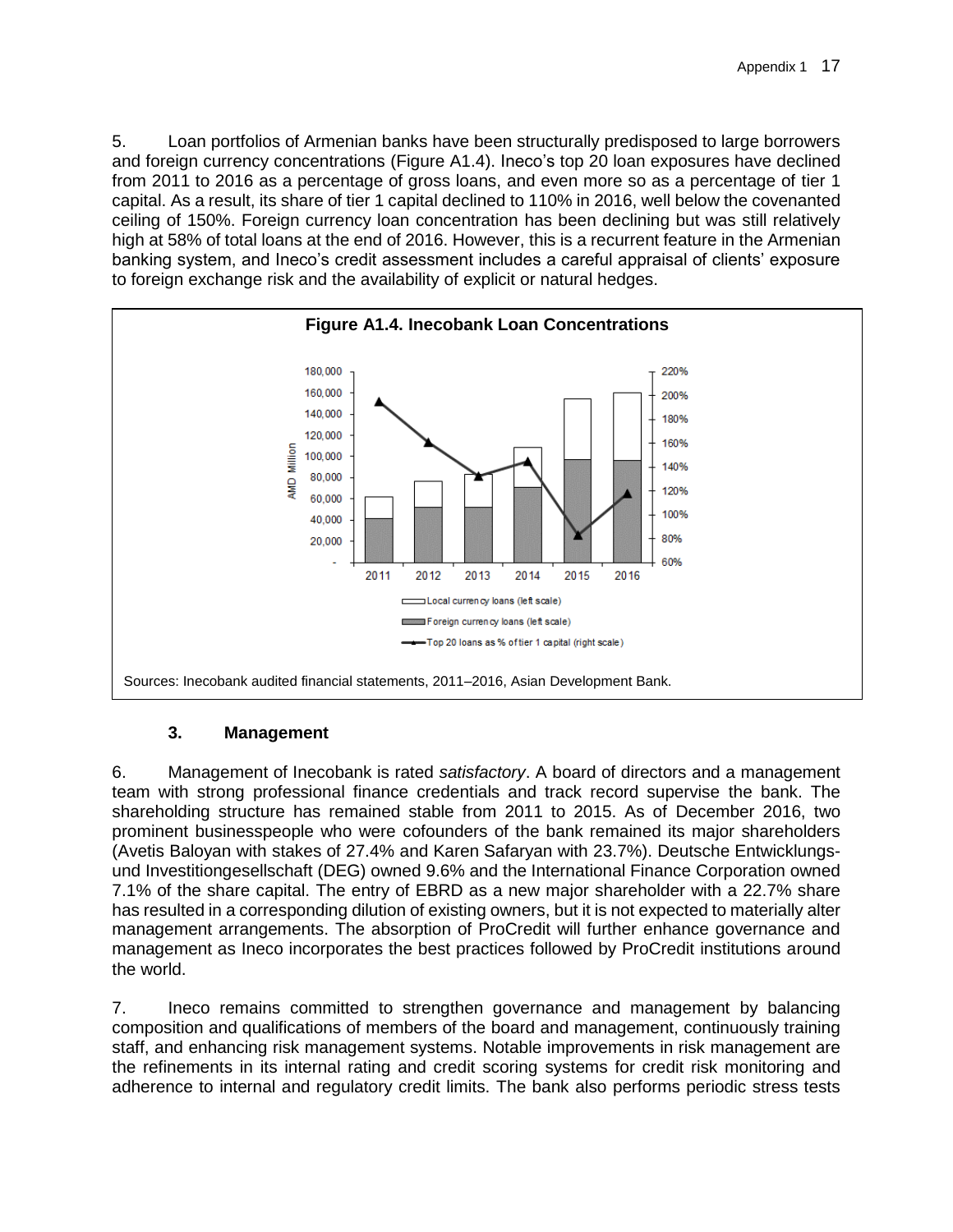under various risk scenarios to assess potential impact on its operations, the results of which are used as inputs in the bank's decision-making process.

### **4. Earnings**

8. Profitability for Inecobank is rated *satisfactory* (Table A1.5, figures A1.5 and A1.6). Occupying a significant industry position in the small and medium-sized enterprise sector, the bank consistently recorded above-average profitability from 2011 to 2016. While profitability declined in 2015 with rising loan-loss provisions, the bank remained profitable and suffered only a slight compression in net income margin (NIM) from 8.4% in 2013 to 6.0% in 2015 but recovered to 7.3% in 2016, while registering a return on equity of 14.4% in 2015 compared with an industry average of -3.5%.

9. The bank's sound profitability comes from its healthy NIM, derived from established core banking operations and strong operating efficiency. In 2016, the bank ranked third in the industry in terms of NIM and cost-to-income ratio.

| <b>Indicator</b>                                             | 2011 | 2012 | 2013 | 2014 | 2015 | 2016 |
|--------------------------------------------------------------|------|------|------|------|------|------|
| Net Interest Margin                                          | 8.4  | 7.4  | 8.4  | 8.2  | 6.0  | 7.3  |
| Non-interest Income as a percentage of operating income      | 18.7 | 16.6 | 14.8 | 17.1 | 23.6 | 21.8 |
| Provisions as a percentage of pre-provision income           | 11.1 | 10.9 | 10.1 | 29.7 | 34.3 | 43.1 |
| Pre-provision income as a percentage of average total assets | 4.4  | 4.3  | 5.2  | 5.1  | 4.5  | 5.1  |
| Cost-to-income ratio                                         | 45.0 | 41.3 | 36.4 | 35.4 | 35.0 | 38.8 |

# **Table A1.5. Profitability and Efficiency Indicators (%)**

Sources: Inecobank audited financial statements, 2011–2016; Asian Development Bank.

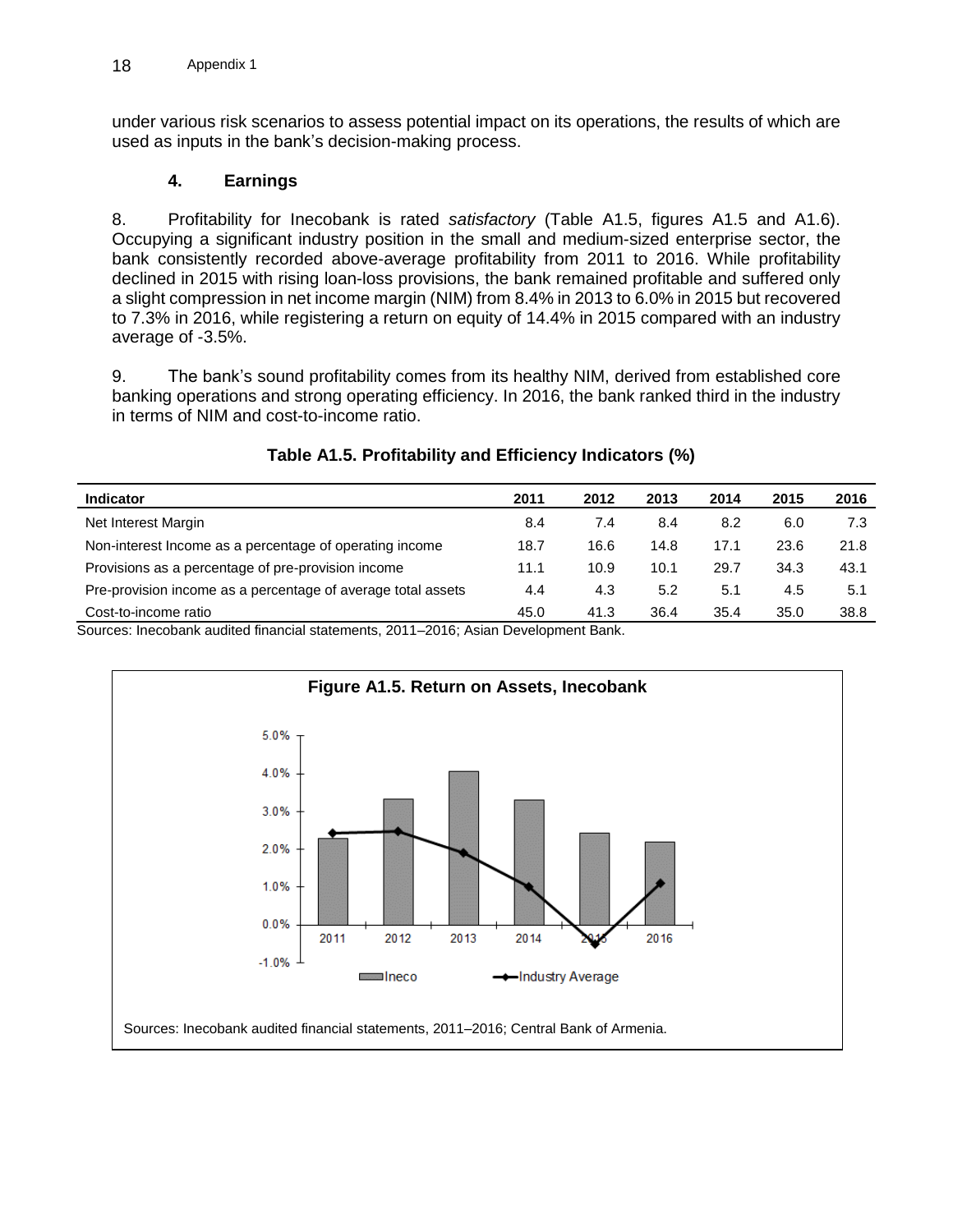

# **5. Liquidity**

10. Liquidity for Inecobank is rated *satisfactory* (Figures A1.7 and A1.8). The liquidity position of the bank remained well above regulatory and Asian Development Bank covenant requirements for general and current liquidity from 2011 to 2016. $3$  The ratio of highly liquid assets to demand liabilities ranged from 177% to 274%, significantly above the industry average of about 139% and the CBA and covenant requirement of 60%. Highly liquid assets also represented 19% to 28% of total assets, well above the 15% minimum CBA and covenant requirement.

11. The large margins between actual reported liquidity ratios and regulatory and covenant requirements depict the robust ability of Inecobank to service its short-term liabilities as they fall due.

 $\mathbf{3}$ Based on CBA's Regulation of Banking, Prudential Standards for Banking, highly-liquid assets include cash, correspondent accounts and deposits, bank gold, and transfer notes issued by the Ministry of Finance of Armenia with maturity of up to 1 year, corporate bonds rated at least A+ by Standard & Poor's, Moody's Investors Service, and Fitch Ratings.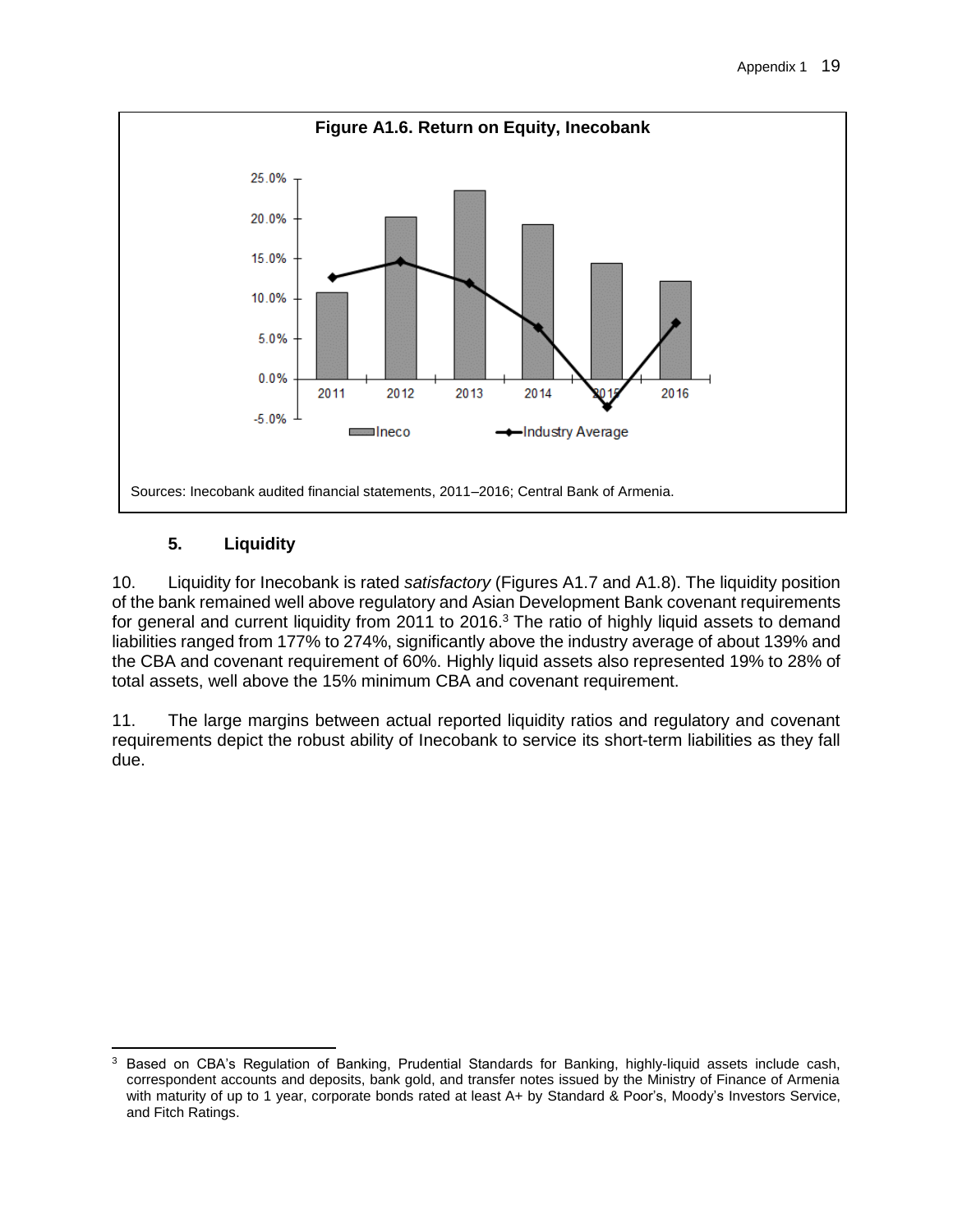



12. The bank's funding sources also continued to be well diversified, led by customer deposits and international financial institutions (IFI) borrowings (Figure A1.9). Ineco has been able to increase its deposit base steadily since 2011. At the same time, the share of retail deposits grew from 57% to 72%, auguring well for the stability of the bank's funding sources. Ineco also introduced attractive cash management products for its clients, including mobile and Internet banking and various card products, which will enable it to continue attracting customer deposits. The growth in the small and medium-sized enterprises and agricultural portfolio following the takeover of ProCredit will also allow Ineco to tap into new sources of deposits.

13. Ineco maintains strong relations with a variety of IFIs and bilateral stakeholders, and will be able to rely on them for continued funding support. It also makes use of various government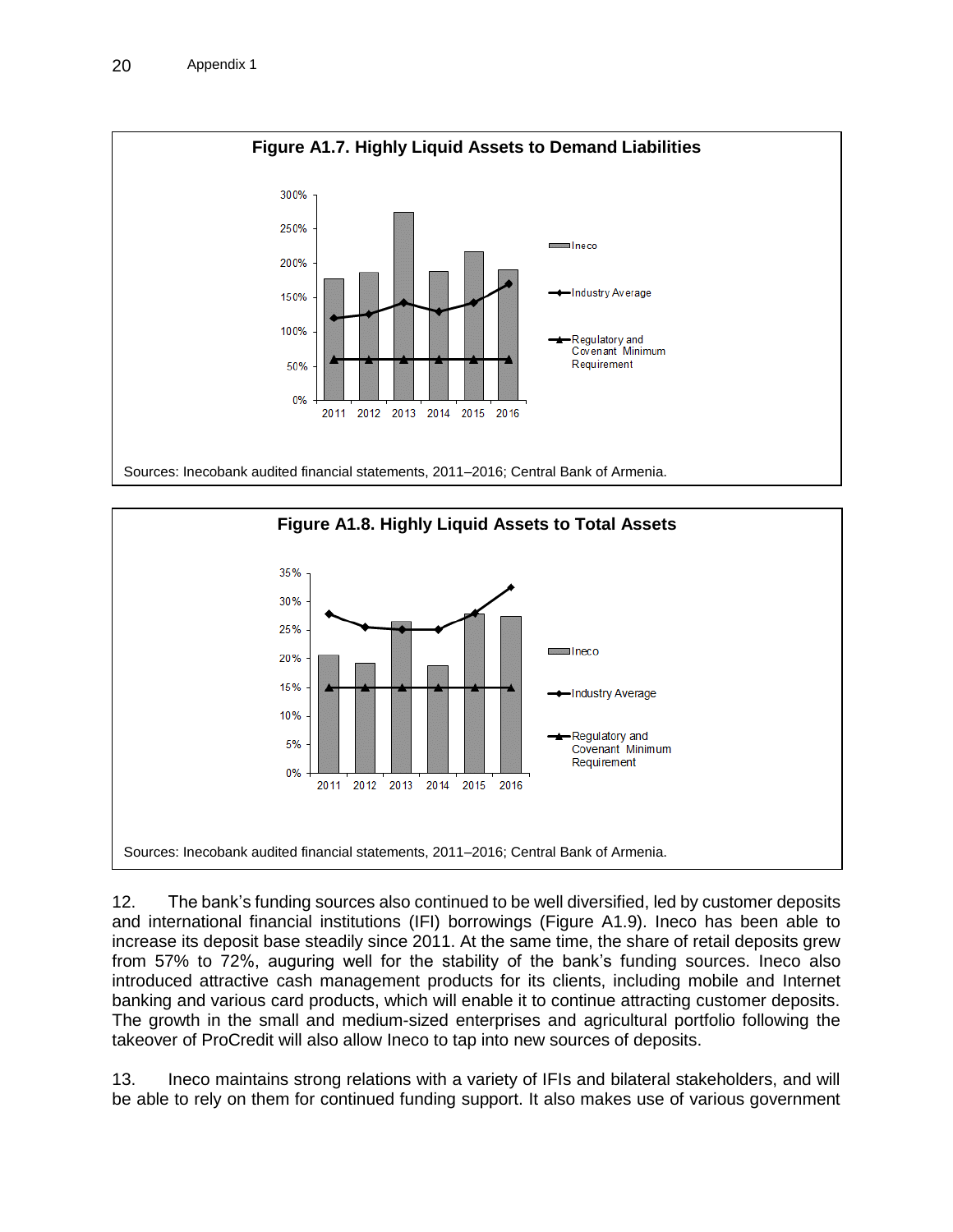and donor supported financing facilities for favored activities, such as lending to small and medium-sized enterprises, women entrepreneurs, and energy efficiency.



14. There were negative maturity gaps in the less than 12 months maturity groups of Inecobank's assets and liabilities beginning in 2014, because of the greater availability of shortterm funds vis-à-vis the larger demand for longer-term lending facilities (Table A1.6). The bank continues to obtain longer-term deposits and IFI funds to temper the maturity mismatch. It also continues to strengthen its capital base and to further benefit from the significant additional capital injection by EBRD (AMD3.3 billion, 22.7% of total share capital) and retained earnings.

| Table A1.6. Liquidity Indicators (%) |  |  |  |
|--------------------------------------|--|--|--|
|--------------------------------------|--|--|--|

| <b>Indicator</b>                                            | 2011 | 2012 | 2013 | 2014   | 2015   | 2015   | 2016   |
|-------------------------------------------------------------|------|------|------|--------|--------|--------|--------|
| Maturity Gap (<1 year) as a percentage of tier 1 capital    | 84.5 | 90.5 | 89.7 | (25.6) | (48.1) | (25.3) | (47.2) |
| Foreign currency deposits as a percentage of total deposits | 52.5 | 57.4 | 56.5 | 62.9   | 62.7   | 63.0   | 60.1   |
| Time deposits as a percentage of total deposits             | 66.3 | 65.5 | 68.8 | 71.3   | 70.9   | 67.1   | 66.6   |
| Retail deposits as a percentage of total deposits           | 57.3 | 65.0 | 69.9 | 69.6   | 77.3   | 71.7   | 72.2   |

( ) = negative;  $\lt$  = less than.

Sources: Inecobank financial statements, 2011–2016; Asian Development Bank.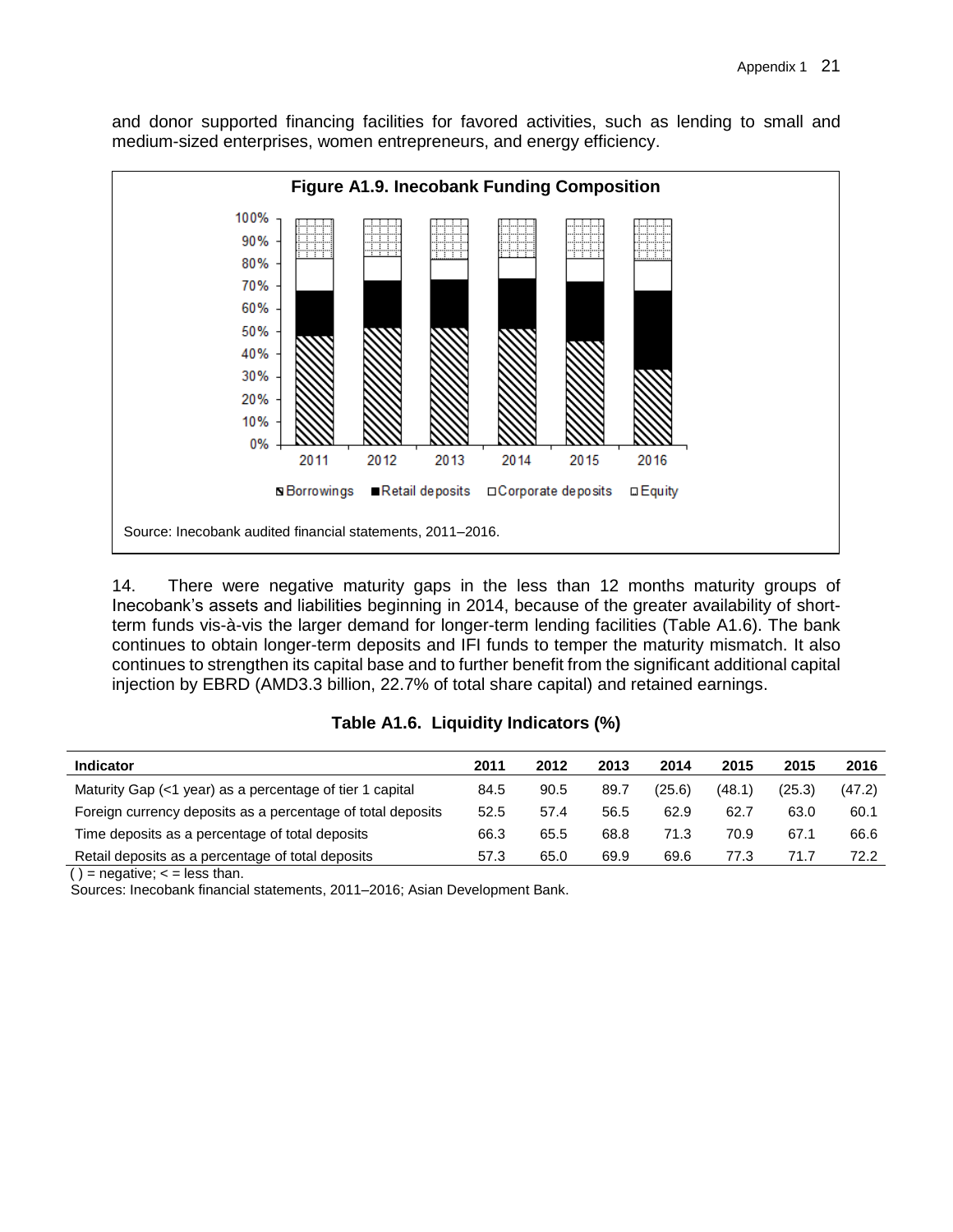### **FINANCIAL STATEMENTS**

#### **Table A2.1. Statement of Financial Position, 2011–2016** (AMD million)

| <b>Indicator</b>                        | 2011   | 2012    | 2013    | 2014    | 2015    | 2016    |
|-----------------------------------------|--------|---------|---------|---------|---------|---------|
| Net customer loans                      | 62.254 | 76.907  | 82.942  | 108.205 | 154.638 | 160.155 |
| Other earning assets                    | 10,919 | 16,750  | 27,566  | 21,284  | 34,794  | 28,259  |
| Fixed assets, net                       | 3.957  | 3.993   | 3,896   | 3,860   | 4.400   | 3,957   |
| Other non-earning assets                | 10,100 | 12,379  | 16,154  | 26,468  | 42,570  | 43,825  |
| <b>Total Assets</b>                     | 87,230 | 110,029 | 130,559 | 159,817 | 236,402 | 236,196 |
| Total deposits and money market funding | 29,503 | 34.074  | 38,085  | 53,956  | 86,355  | 111,842 |
| <b>Other liabilities</b>                | 13.923 | 20.749  | 23.685  | 42.410  | 42.946  | 18,695  |
| Long-term borrowings                    | 28,805 | 37,176  | 45.326  | 37,351  | 66,336  | 62,194  |
| <b>Total Liabilities</b>                | 72.231 | 91,999  | 107,096 | 133,717 | 195,636 | 192,731 |
| Common stock (inc capital surplus)      | 7.894  | 7.894   | 7.894   | 12.050  | 22,300  | 22,300  |
| Retained earnings                       | 3.611  | 7.023   | 13.229  | 12.198  | 17.032  | 18,709  |
| Reserves                                | 3.494  | 3.112   | 2.340   | 1,852   | 1.434   | 2.457   |
| <b>Total Equity</b>                     | 14,999 | 18,030  | 23,463  | 26,100  | 40,766  | 43,465  |
| <b>Total Liabilities and Equity</b>     | 87.230 | 110.029 | 130.559 | 159.817 | 236.402 | 236.196 |

Note: Numbers may not sum precisely because of rounding.

Sources: Inecobank financial statements, 2011–2016; Asian Development Bank.

| Table A2.2. Income Statement, 2011–2016 |  |
|-----------------------------------------|--|
| (AMD million)                           |  |

| <b>Indicator</b>                    | 2011    | 2012    | 2013    | 2014     | 2015     | 2016     |
|-------------------------------------|---------|---------|---------|----------|----------|----------|
| Interest income                     | 8,353   | 11,994  | 14,595  | 16,532   | 18,198   | 25,833   |
| Interest expense                    | (3,238) | (5,056) | (5,976) | (6, 717) | (8,651)  | (12,012) |
| Net Interest Income                 | 5,114   | 6,938   | 8,619   | 9,815    | 9,547    | 13,821   |
| Net fee and commission income       | 629     | 716     | 816     | 1,010    | 921      | 1,076    |
| Other operating income              | 545     | 663     | 678     | 1,015    | 2,025    | 2,782    |
| <b>Total Operating Income</b>       | 6,288   | 8,317   | 10,113  | 11,839   | 12,494   | 17,679   |
| Less: Operating expense             | (2,934) | (3,581) | (3,878) | (4, 419) | (4,644)  | (7,042)  |
| Pre-provision income                | 3,354   | 4,736   | 6,235   | 7,420    | 7,850    | 10,636   |
| Loss provisions                     | (374)   | (518)   | (627)   | (2,204)  | (2,693)  | (4,586)  |
| <b>Income after Loss Provisions</b> | 2,981   | 4,217   | 5,608   | 5,216    | 5,157    | 6,050    |
| Net non-operating income            | 232     | 351     | 550     | 740      | 789      | 466      |
| Pre-tax income                      | 3,212   | 4,569   | 6,157   | 5,956    | 5,945    | 6,517    |
| Taxes                               | (609)   | (919)   | (1,270) | (1, 167) | (1, 130) | (1, 359) |
| <b>Net Income</b>                   | 2,603   | 3,649   | 4,887   | 4,790    | 4,816    | 5,158    |

 $( ) =$  negative.

Note: Numbers may not sum precisely because of rounding.

Sources: Inecobank financial statements, 2011–2016; Asian Development Bank.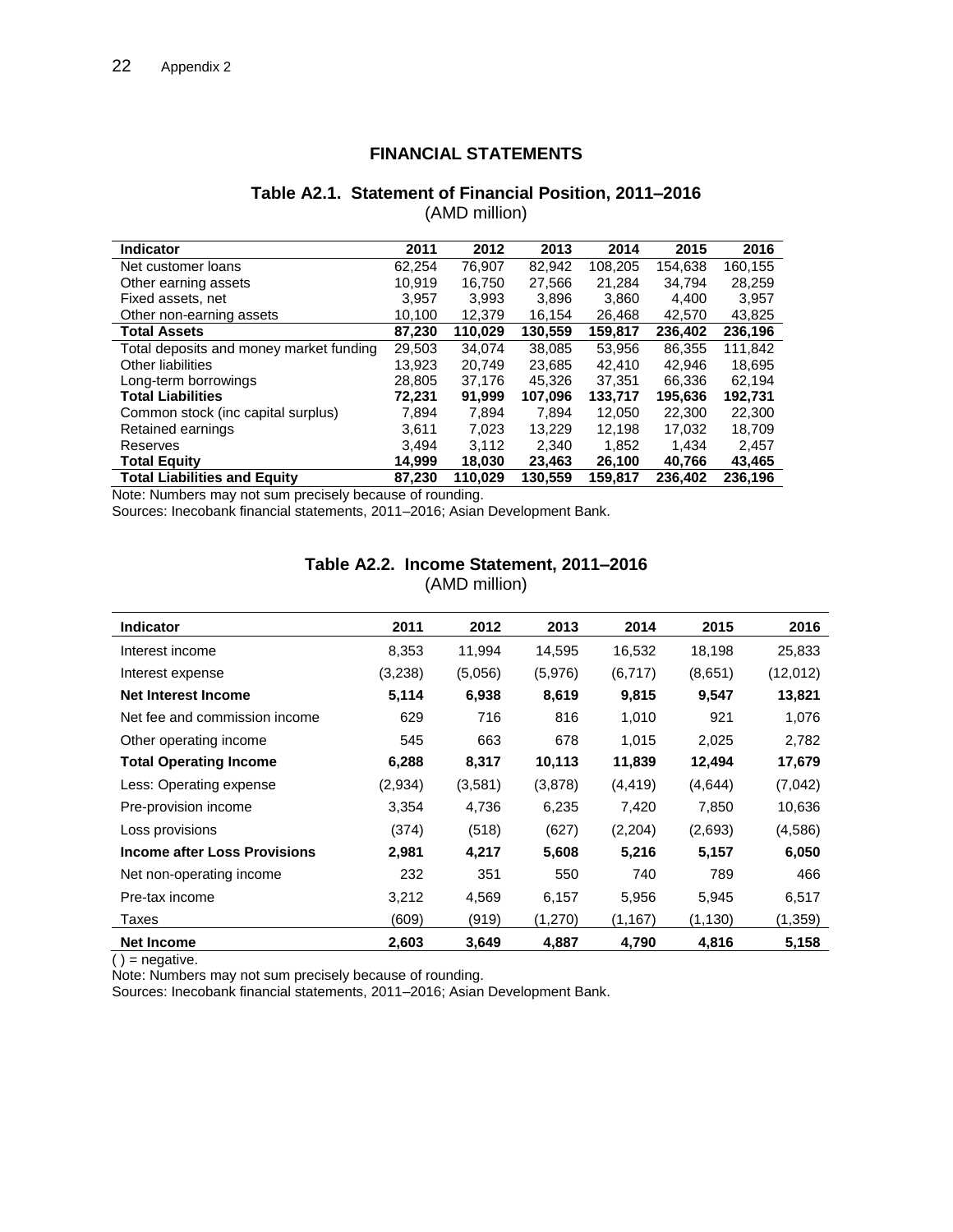### **RESULTS AND RATINGS FOR PROJECT CONTRIBUTIONS TO PRIVATE SECTOR DEVELOPMENT AND ADB STRATEGIC DEVELOPMENT OBJECTIVES—FINANCIAL INTERMEDIARIES (for Small and Medium-sized Enterprise Financing)**

| <b>Results Area</b>                                                                                                                                                                                                                                                                                                                            | <b>Actual achievements</b>                                                                                                                                                                                                                                                                                                                                                                                                                                                                             | Rating       | <b>Justification</b>                                                                                                                                                                                                                                                                                                                                                    | <b>Potential future</b><br>achievements                                                                                                                                                                                                                                                                                                         | <b>Risk</b> |
|------------------------------------------------------------------------------------------------------------------------------------------------------------------------------------------------------------------------------------------------------------------------------------------------------------------------------------------------|--------------------------------------------------------------------------------------------------------------------------------------------------------------------------------------------------------------------------------------------------------------------------------------------------------------------------------------------------------------------------------------------------------------------------------------------------------------------------------------------------------|--------------|-------------------------------------------------------------------------------------------------------------------------------------------------------------------------------------------------------------------------------------------------------------------------------------------------------------------------------------------------------------------------|-------------------------------------------------------------------------------------------------------------------------------------------------------------------------------------------------------------------------------------------------------------------------------------------------------------------------------------------------|-------------|
| 1. Financial institution and<br>sub-borrower PSD effects                                                                                                                                                                                                                                                                                       |                                                                                                                                                                                                                                                                                                                                                                                                                                                                                                        |              |                                                                                                                                                                                                                                                                                                                                                                         |                                                                                                                                                                                                                                                                                                                                                 |             |
| 1.1 Improved skills:<br>(i) Improved SME credit skills<br>in the participant financial<br>institution(s).<br>(ii) Contribution via the<br>participating financial<br>institution(s) to improved sub-<br>borrower skills in operation of<br>their businesses, e.g., via<br>appropriate loan conditions,<br>advisory services by the<br>bank(s). | Since 2012, Ineco has<br>invested in expanding<br>its SME products and<br>capacity to service the<br>SME market, as well as<br>other financial products<br>and market segments.<br>Investments<br>were<br>channelled in the areas<br>of<br>product<br>development,<br>staff<br>training,<br>information<br>technology, and credit<br>processes<br>and<br><b>Borrower</b><br>systems.<br>skills<br>also<br>were<br>enhanced by providing<br>training<br>general<br>in<br>business management<br>skills. | Excellent    | ADB<br><b>The</b><br><b>TA</b><br>provided support<br>to the bank to<br>improve its SME<br>procedures<br>and<br>general policies.<br>Specifically, the<br>TA focused on<br>loan assessment<br>monitoring<br>and<br>techniques, SME<br>credit<br>scoring<br>development,<br>risk-adjusted<br>pricing,<br>and<br>stress testing.                                          | Inecobank<br>can<br>further<br>enhance<br>SME skills<br>and<br>develop<br>appropriate<br>procedures<br>for<br>serving<br>the<br>agricultural<br>market.<br>Further<br>skills training to<br>sub-<br>more<br>borrowers<br>can<br>also be provided<br>by the bank in the<br>future.                                                               | Low         |
| 1.2 Improved standards:<br>Improved standards and<br>practices with regard to<br>corporate governance and<br>transparency, stakeholder<br>relations, or ESMS in<br>participating financial<br>institutions or sub-borrowers.                                                                                                                   | Ineco<br>had<br>existing<br>ESMS policies at the<br>time of loan origination<br>focused on complying<br>with applicable national<br>laws and requirements<br>of other multilateral<br>stakeholders. On top of<br>existing<br>procedures,<br>bank<br>the<br>has<br>established<br>an<br><b>ESMS</b><br>enhanced<br>deemed appropriate by<br>ADB to manage the<br>environmental<br>and<br>social risks of SME<br>projects.                                                                               | Satisfactory | The bank adopted<br>certain<br>enhancements on<br>its policies to be<br>fully<br>compliant<br>with ADB's ESMS<br>requirements<br>(e.g., with regard<br>to labor standards<br>and<br>resettlement).<br>The ADB TA also<br>provided<br>recommendations<br>to<br>enhance<br>corporate<br>governance<br>and<br>anti-money<br>laundering (AML)<br>practices of the<br>banks. | The adoption $of$<br>ADB<br>TA<br>recommended<br>action plans<br>on<br>corporate<br>governance<br>and<br>AML can further<br>boost the bank's<br>practices in the<br>future. Continued<br>careful<br>implementation of<br>ESMS will further<br>enhance<br>compliance<br>with<br>environment<br>and<br>social<br>risk<br>management<br>standards. | Low         |
| 1.3 Innovation: Innovative<br>ways of offering effective<br>banking services to SMEs<br>(including new products,<br>services, and technologies)                                                                                                                                                                                                | introduced<br>Ineco<br>a<br>number<br>of<br>new<br>products in Armenia,<br>such as mobile and<br>Internet banking, point-<br>of-sale<br>financing,<br>efficiency<br>energy<br>loans, and custodian<br>accounts for pension<br>management.                                                                                                                                                                                                                                                              | Excellent    | The<br>bank's<br>growing familiarity<br>with local SME<br>needs<br>and<br>enhanced<br>capacity enabled<br>it to expand SME<br>market coverage<br>as well as serve<br>other high-impact<br>market segments.                                                                                                                                                              | The<br>bank<br>can<br>utilize<br>advancements<br>in.<br>information<br>technology<br>to<br>create<br>new<br>products<br>and<br>services<br>in<br>response to the<br>growing needs of<br>the SME sector.                                                                                                                                         | Medium      |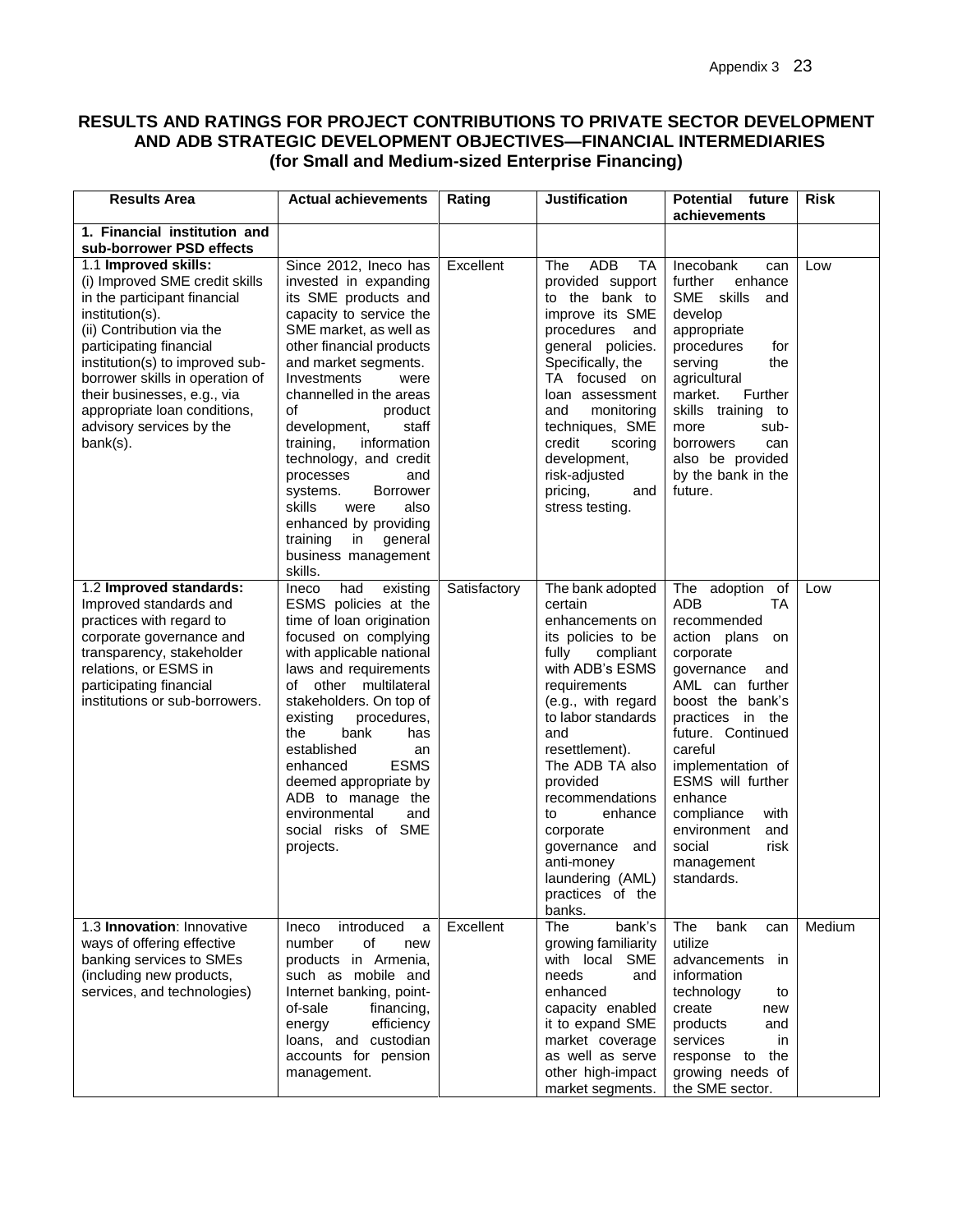| <b>Results Area</b>                                                                                                                                                                                                                                                                                                          | <b>Actual achievements</b>                                                                                                                                                                                                                                                                                                                                                                                                                                                                                             | Rating       | <b>Justification</b>                                                                                                                                                                                                                                                                                                                                                                                                                                                                                                                                        | <b>Potential future</b><br>achievements                                                                                                                                                                                                                                                                                         | <b>Risk</b> |
|------------------------------------------------------------------------------------------------------------------------------------------------------------------------------------------------------------------------------------------------------------------------------------------------------------------------------|------------------------------------------------------------------------------------------------------------------------------------------------------------------------------------------------------------------------------------------------------------------------------------------------------------------------------------------------------------------------------------------------------------------------------------------------------------------------------------------------------------------------|--------------|-------------------------------------------------------------------------------------------------------------------------------------------------------------------------------------------------------------------------------------------------------------------------------------------------------------------------------------------------------------------------------------------------------------------------------------------------------------------------------------------------------------------------------------------------------------|---------------------------------------------------------------------------------------------------------------------------------------------------------------------------------------------------------------------------------------------------------------------------------------------------------------------------------|-------------|
| 1.4 Catalytic element:<br>Mobilizing or inducing more<br>local or foreign market<br>financing or foreign direct<br>investment for the supported<br>financial institution or sub-<br>borrowers.                                                                                                                               | Ineco<br>works<br>continuously<br>to<br>diversify<br>funding<br>sources. The strategic<br>objective is to increase<br>local<br>resource<br>mobilization<br>to<br>gradually<br>reduce<br>reliance on IFI funds. In<br>2015, EBRD infused<br>additional capital for<br>of<br>acquisition<br>the<br>ProCredit, enhancing<br>both<br>funding<br>diversification<br>and<br>governance standards.                                                                                                                            | Satisfactory | The presence of<br>ADB and other<br>IFIs<br>and<br>the<br>improvements<br>in<br>product offering<br>and asset quality<br>supported<br>they<br>assisted the bank<br>mobilizing<br>in.<br>additional<br>forms<br>of funding.                                                                                                                                                                                                                                                                                                                                  | As<br>financial<br>strength<br>and<br>country<br>risk<br>factors<br>stabilize<br>and<br>improve,<br>Ineco may gain<br>more opportunities<br>to diversify funding<br>sources<br>outside<br>IFIs and customer<br>deposits.                                                                                                        | Medium      |
| 1.5. Improved business<br>performance. Expanded<br>SME lending with good<br>portfolio and sub-borrower<br>performance. Expansion of<br>market share.<br>2. PSD effects beyond                                                                                                                                                | The bank expanded<br>lending<br><b>SME</b><br>while<br>simultaneously<br>developing<br>other<br>business lines, leading<br>to a more diversified<br>and resilient overall<br>activities mix.                                                                                                                                                                                                                                                                                                                           | Satisfactory | ADB lending to<br>Ineco and support<br>for the expansion<br>of SME lending<br>demonstrates<br>ADB's<br>commitment<br>to<br>this market and<br>belief<br>in<br>its<br>viability.                                                                                                                                                                                                                                                                                                                                                                             | With<br>improved<br>capacity<br>of<br>the<br>bank<br>and<br>an<br><b>SME</b><br>expanding<br>market<br>in<br>the<br>portfolio<br>future,<br>volume and quality<br>may be expected<br>to improve.                                                                                                                                | Low         |
| financial intermediaries and<br>sub-borrowers                                                                                                                                                                                                                                                                                |                                                                                                                                                                                                                                                                                                                                                                                                                                                                                                                        |              |                                                                                                                                                                                                                                                                                                                                                                                                                                                                                                                                                             |                                                                                                                                                                                                                                                                                                                                 |             |
| 2.1 Private sector<br>expansion and institutional<br>impact:<br>2.1.1 Contribution to an<br>increased private sector share<br>and role in the economy.<br>2.1.2 Contribution to<br>expanded SME lending in the<br>financial system.<br>2.1.3 Improved SME access<br>to formal credit and banking<br>services in the economy. | The<br><b>ADB</b><br>loan<br>contributed<br>to<br>an<br>increased volume of<br><b>SME</b><br>the<br>loans<br>in<br>Armenian<br>financial<br>with<br>market<br>along<br>similar<br>financing<br>facilities<br>from<br>other<br>IFIs.<br>The<br>technical<br>resources provided by<br>ADB<br>the<br>project<br>enabled Ineco to take<br>over the activities of<br>ProCredit<br>Armenia,<br>leading to a substantial<br>expansion of its loan<br>portfolio and continued<br>access to finance for<br>ProCredit's clients. | Excellent    | The<br>project<br>contributed<br>to<br>increased<br>competition in the<br><b>SME</b><br>lending<br>market as well in<br>other<br>market<br>segments,<br>leading<br>to<br>enhanced access<br>for all borrowers<br>to bank finance.<br>This will have a<br>positive long-term<br>impact on private<br>sector<br>investment,<br>growth,<br>and<br>employment<br>in<br>Armenia,<br>especially<br>as<br>other banks exit<br>the<br>market<br>following<br>the<br>much<br>more<br>stringent capital<br>requirements<br>imposed by CBA<br>beginning<br>in<br>2017. | SME and general<br>private<br>sector<br>access to formal<br>credit and banking<br>in<br>the<br>services<br>economy<br>is<br>expected<br>to<br>increase further in<br>the future with<br>additional funding,<br>new products and<br>services,<br>and<br>enhanced<br>underwriting<br>and<br>risk management<br>capacity of banks. | Low         |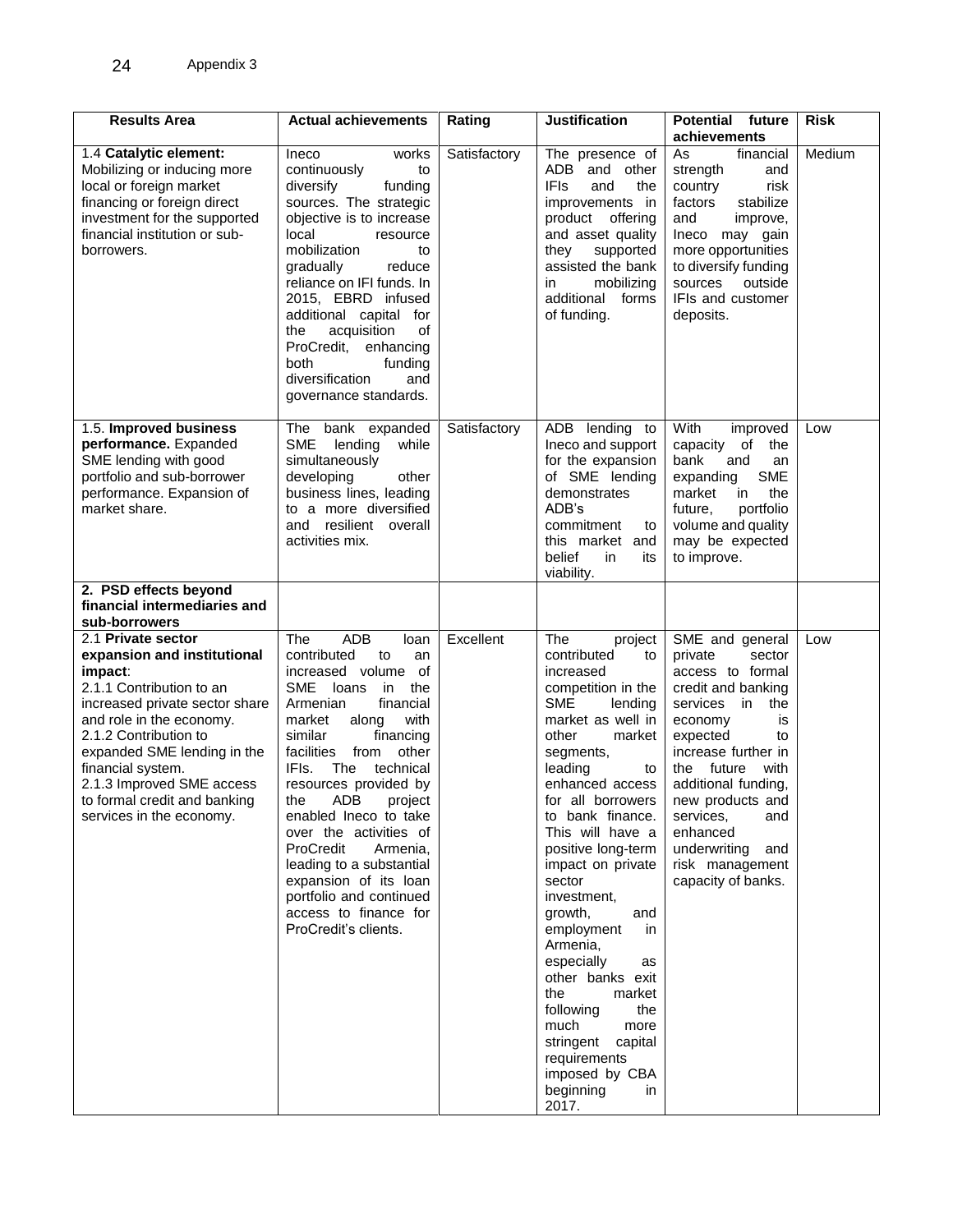| <b>Results Area</b>                                                                                                                                                                                                                                                                                          | <b>Actual achievements</b>                                                                                                                                                                                                                                                                                                                                                                                                                                                                                                                          | Rating       | <b>Justification</b>                                                                                                                                                                                                                  | <b>Potential future</b><br>achievements                                                                                                                                                                                                                                                                                                                                                                          | <b>Risk</b> |
|--------------------------------------------------------------------------------------------------------------------------------------------------------------------------------------------------------------------------------------------------------------------------------------------------------------|-----------------------------------------------------------------------------------------------------------------------------------------------------------------------------------------------------------------------------------------------------------------------------------------------------------------------------------------------------------------------------------------------------------------------------------------------------------------------------------------------------------------------------------------------------|--------------|---------------------------------------------------------------------------------------------------------------------------------------------------------------------------------------------------------------------------------------|------------------------------------------------------------------------------------------------------------------------------------------------------------------------------------------------------------------------------------------------------------------------------------------------------------------------------------------------------------------------------------------------------------------|-------------|
| 2.2 Competition: Enhanced<br>competition in the SME<br>market segment among local<br>banks or other types of<br>financial institutions (including<br>new product and service<br>offerings, local-currency<br>products), and/or<br>contributions to increased<br>competition in key sub-<br>borrower markets. | introduced<br>Ineco<br>a<br>number of new lending<br>and saving products<br>that offer more choices<br>local customers.<br>to<br>This move resulted in<br>more options for SMEs<br>and other borrowers<br>and savers.                                                                                                                                                                                                                                                                                                                               | Satisfactory | New products and<br>services<br>introduced in the<br>market by Ineco<br>benefited SMEs,<br>larger businesses<br>and, households<br>in Armenia, given<br>the wider options<br>and competitive<br>terms.                                | Competition<br>among local banks<br>expected<br>is<br>to<br>grow further given<br>increased<br>awareness among<br>banks<br>оf<br>the<br>enhanced demand<br><b>SME</b><br>the<br>from<br>Cost<br>sector.<br>efficiencies<br>in.<br>product offerings<br>may be achieved<br>by Ineco and other<br>banks<br>in<br>the<br>future, which may<br>favourable<br>bring<br>impact on pricing<br>and<br>income<br>margins. | Low         |
| 2.3 Demonstration effects:<br>Replication of new ways of<br>offering effective banking<br>services to SMEs by other<br>banks or institutions.                                                                                                                                                                | being<br>Ineco,<br>an<br>industry leader, brings<br>market practices and<br>product offerings that<br>may be replicated by<br>other players given<br>favourable<br>market<br>acceptance<br>and<br>impact. For example,<br>the point-of-sale loan<br>product<br>that<br>was<br>pioneered by Ineco is<br>already being followed<br>by a wide range of<br>market participants.                                                                                                                                                                         | Satisfactory | The project led to<br>the adoption of<br>appropriate<br>lending<br>techniques<br>and<br>new products by<br>Ineco and other<br>PFIs, which are<br>likely<br>to<br>be<br>replicated by a<br>wide range<br>0f<br>market<br>participants. | Positive results in<br>terms of<br>asset<br>quality<br>and<br>profitability among<br>banks,<br>which<br>adopted dedicated<br>units within<br>the<br>banks,<br>more<br>targeted<br>risk<br>management<br>processes,<br>and<br>specialized<br>training to bank<br>personnel towards<br>SME lending will<br>encourage other<br>banks to replicate<br>processes.                                                     | Low         |
| 2.4 Links: Contributions to<br>local savings and deposit<br>mobilization via networks of<br>participant bank(s);<br>contributions to notable<br>upstream or downstream link<br>effects to sub-borrowers'<br>businesses in their industries<br>or the economy.                                                | Ineco put increasing<br>emphasis<br>local<br>on<br>mobilization<br>resource<br>as a complement and<br>long-term replacement<br>IFI<br>funding.<br>οf<br>Strategic<br>initiatives<br>such as developing<br>corporate lending or<br>providing mobile and<br>internet banking are<br>partly driven by the<br>desire<br>to<br>enhance<br>deposit collection.<br>The point-of-sale loans<br>developed by Ineco<br>also tie directly into<br>lending to the SME<br>producers,<br>retailers,<br>and service providers<br>for<br>the<br>goods<br>concerned. | Satisfactory | Expanded branch<br>and<br>ATM<br>network, and use<br>of internet and<br>mobile<br>banking,<br>contribute<br>to<br>enhanced<br>outreach vis-à-vis<br>local savers and<br>borrowers.                                                    | Ineco<br>can<br>strengthen market<br>offerings that can<br>capture other cash<br>management,<br>savings,<br>and<br>investment<br>of<br>requirements<br>customers.                                                                                                                                                                                                                                                | Low         |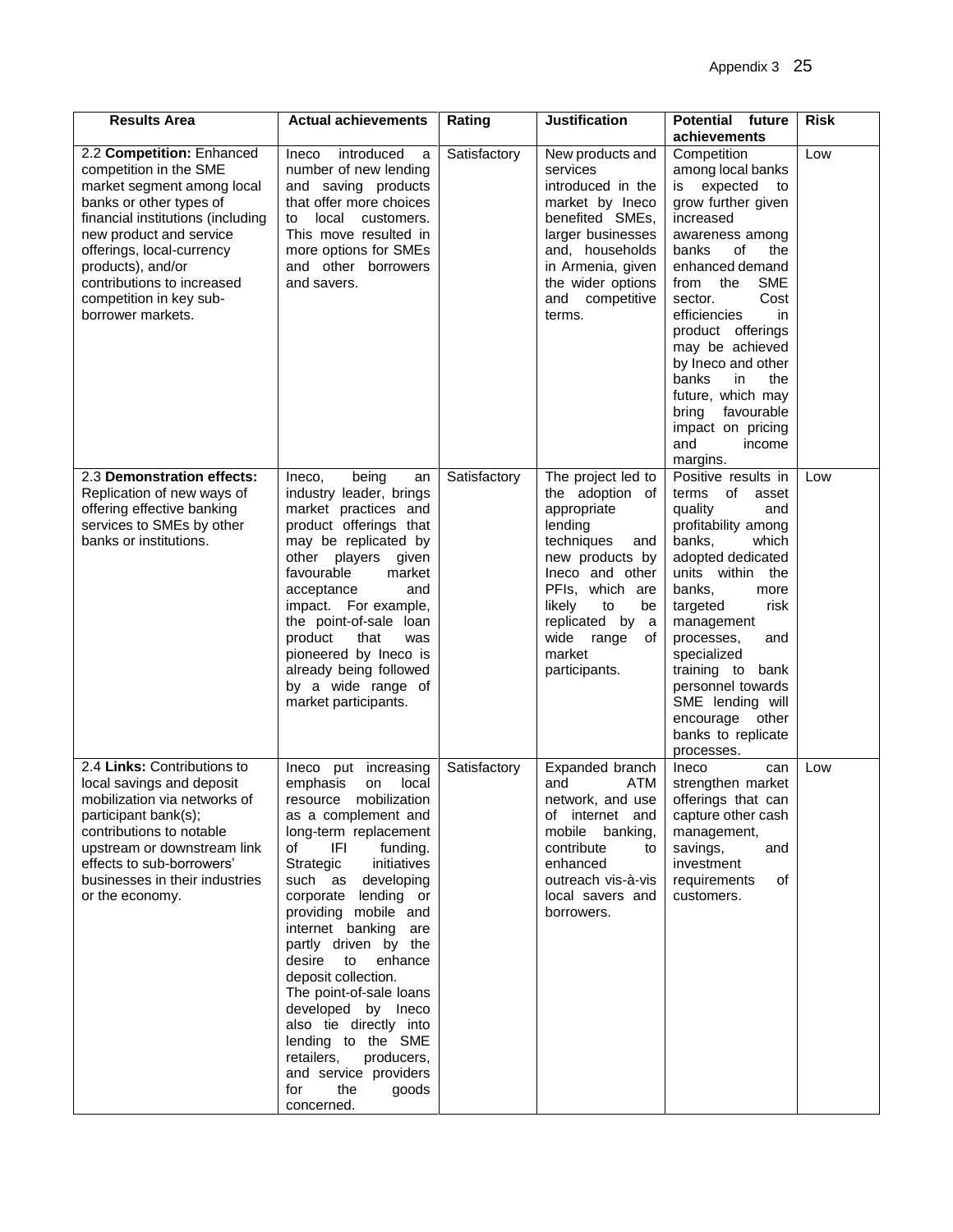| <b>Results Area</b>                                                                                                                                                                                                                                                                                                                                                                                                                                                                      | <b>Actual achievements</b>                                                                                                                                                                                                                                                                                                                                                               | Rating       | <b>Justification</b>                                                                                                                                                                                                                                                                                                    | <b>Potential future</b><br>achievements                                                                                                                                                                                                                           | <b>Risk</b> |
|------------------------------------------------------------------------------------------------------------------------------------------------------------------------------------------------------------------------------------------------------------------------------------------------------------------------------------------------------------------------------------------------------------------------------------------------------------------------------------------|------------------------------------------------------------------------------------------------------------------------------------------------------------------------------------------------------------------------------------------------------------------------------------------------------------------------------------------------------------------------------------------|--------------|-------------------------------------------------------------------------------------------------------------------------------------------------------------------------------------------------------------------------------------------------------------------------------------------------------------------------|-------------------------------------------------------------------------------------------------------------------------------------------------------------------------------------------------------------------------------------------------------------------|-------------|
| 2.5 Catalytic element:<br>Contribution to the<br>mobilization of other local or<br>international financing for<br>financial institutions with SME<br>business, and by positive<br>demonstration to market<br>providers of debt and risk<br>capital to SMEs.                                                                                                                                                                                                                              | The ADB loan and the<br>expansion of activities<br>such as lending to<br>SMEs, agriculture, and<br>women entrepreneurs,<br>helped Ineco access<br>special<br>financing<br>facilities established by<br>the<br>Armenian<br>government<br>and<br>bilateral or multilateral<br>donors<br>to<br>target<br>various<br>market<br>segments.                                                     | Satisfactory | ADB<br>lending<br>to<br>and<br>Ineco<br>its<br>encouragement<br>of the expansion<br>of its lending to<br>SME <sub>s</sub> and other<br>priority<br>sectors<br>demonstrates<br>ADB's<br>commitment<br>to<br>these<br>markets<br>and belief in their<br>viability.                                                        | Additional funding<br>from local sources<br>and IFIs continue<br>come in to<br>to<br>support the growth<br>and development<br>of SMEs, favored<br>sectors, and the<br>local<br>banking<br>sector in general.                                                      | Low         |
| 2.6 Affected laws,<br>frameworks, regulation:<br>Contribution to (i) improved<br>laws, regulations, and<br>inspections affecting SME<br>financing; or (ii) a more<br>enabling environment for<br>SMEs via lobby activity, policy<br>dialogue, or otherwise.                                                                                                                                                                                                                              |                                                                                                                                                                                                                                                                                                                                                                                          | N/A          |                                                                                                                                                                                                                                                                                                                         |                                                                                                                                                                                                                                                                   |             |
| 3. Contributions to other<br>ADB strategic objectives<br>3.1 Inclusion: Increased<br>availability or reduced cost of<br>financial services for the poor<br>and other disadvantaged<br>groups. Indirect inclusion<br>benefits generated by<br>subprojects and borrowers<br>through forward or backward<br>links to poor, female, or rural<br>entrepreneurs; the provision<br>of services or products for the<br>poor, female, and rural<br>populations; and employment<br>of such groups. | <b>ADB</b><br>project<br>The<br>enabled Ineco to reach<br>200<br>approximately<br>SME borrowers from<br>various<br>industries.<br>Around 35% of lending<br>borrowers<br>went<br>to<br>outside<br>the<br>capital<br>Yerevan,<br>where<br>financing opportunities<br>tend to be more limited.                                                                                              | Satisfactory | Support for SME<br>development<br>through the ADB<br>project will benefit<br>less-advantaged<br>groups, including<br>micro-<br>entrepreneurs<br>who<br>lack<br>adequate<br>financial<br>resources<br>or<br>collateral,<br>and<br>borrowers in rural<br>areas, which were<br>specifically<br>targeted by the<br>project. | Future IFI funding<br>for on-lending to<br>qualified<br>sub-<br>borrowers as well<br>government<br>as<br>financing<br>initiatives targeted<br>to rural areas and<br>disadvantaged<br>sectors will drive<br>further<br>financial<br>inclusion<br>going<br>forward. | Low         |
| 3.2 Job creation: Creation of<br>additional sustainable jobs or<br>as self-employment.<br>Distinguish between jobs<br>created within supported<br>financial institutions, sub-<br>borrowers and beyond.                                                                                                                                                                                                                                                                                  | For the entire SME<br>portfolio<br>of<br>Ineco,<br>around 15,000<br>jobs<br>were estimated to have<br>been supported by the<br>SME loans, based on a<br>conservative<br>assumption of three<br>workers<br>for<br>each<br>borrower<br>served.<br>Ineco estimated the<br><b>SME</b><br>of<br>number<br>customers at 5,000.<br>For ADB funding, an<br>estimated<br>4,000<br>workers<br>were | Satisfactory | Funding<br>support<br>the<br>bank<br>to<br>assisted<br>in the<br>creation of jobs at<br>different levels.                                                                                                                                                                                                               | Additional funding<br><b>IFIs</b><br>from<br>and<br>improvement<br>in<br>market conditions<br>can provide new<br>and<br>greater<br>demand for loans<br>to fund business<br>activities<br>encouraging<br>job<br>creation.                                          | Low         |